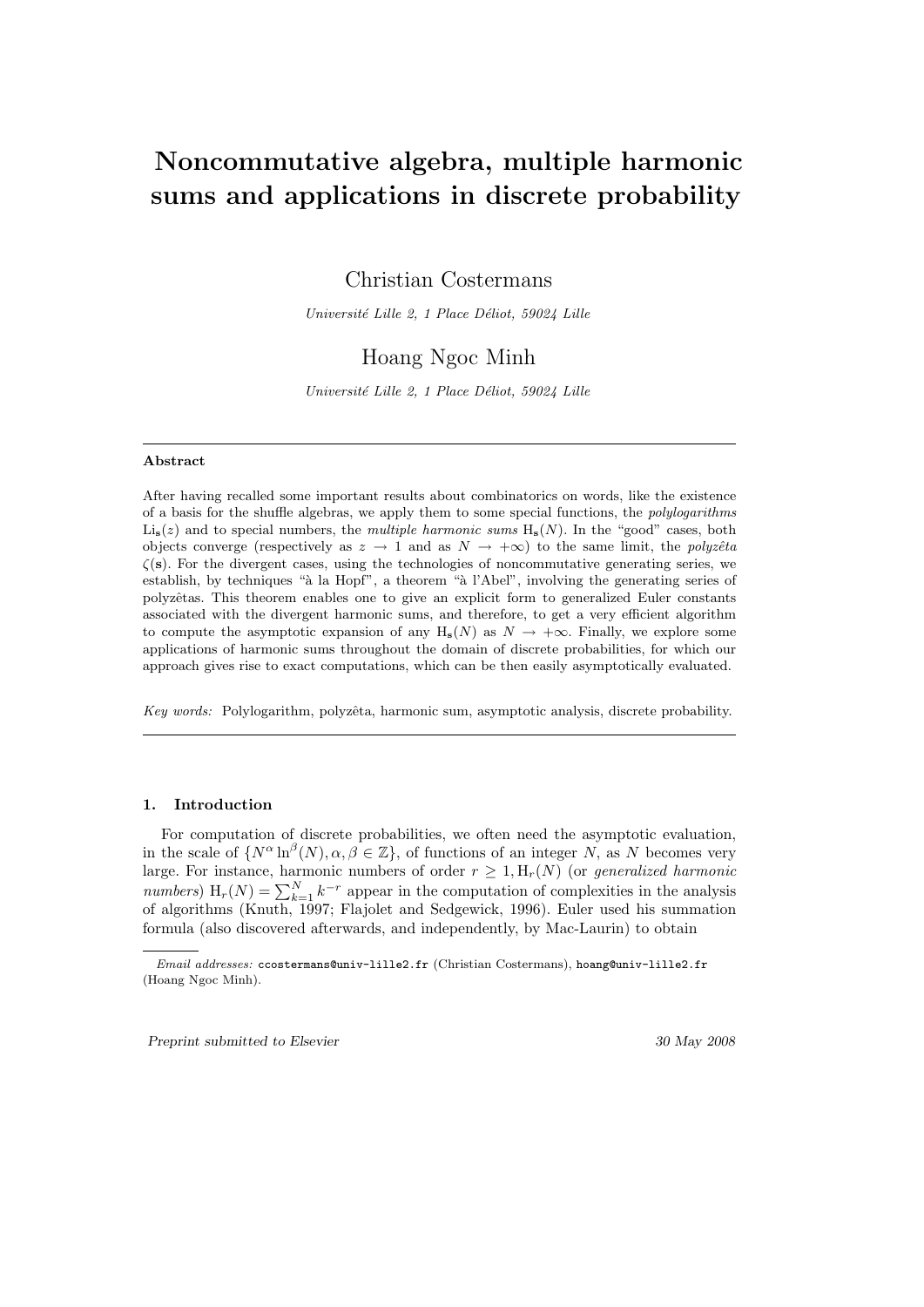$$
\sum_{n=1}^{N} \frac{1}{n} = \log N + \gamma - \sum_{j=1}^{k-1} \frac{B_j}{j} \frac{1}{N^j} + O\left(\frac{1}{N^k}\right),\tag{1}
$$

$$
\sum_{n=1}^{N} \frac{1}{n^r} = \zeta(r) - \sum_{j=r-1}^{k-1} \frac{B_{j-r+1}}{j} \binom{j}{r-1} \frac{1}{N^j} + \mathcal{O}\left(\frac{1}{N^k}\right),\tag{2}
$$

where  $B_i$  are Bernoulli numbers and  $\gamma$  (resp.  $\zeta(r), r \geq 2$ ) is called Euler-Mac Laurin constant associated to the divergent harmonic number  $H_1(N)$  (resp. to the convergent harmonic number  $H_r(N), r \ge 2$ ) (Hardy, 2000).

Recently, the application of strategies of type divide and conquer to algorithms and hierarchical data structures on trees, led some authors to harmonic sums, associated to a composition  $\mathbf{s} = (s_1, \ldots, s_r)$  (Flajolet and Vallée, 2000; Labelle and Laforest, 1995a)

$$
H_s(N) = \sum_{N \ge n_1 > \dots > n_r > 0} \frac{1}{n_1^{s_1} \dots n_r^{s_r}}
$$
(3)

which ordinary generating function,  $P_s$ , is a polylogarithmic function :

$$
P_s(z) = \sum_{N \ge 1} H_s(N) z^N = \frac{\text{Li}_s(z)}{1 - z} \quad \text{with} \quad \text{Li}_s(z) = \sum_{n_1 > \dots > n_r > 0} \frac{z^{n_1}}{n_1^{s_1} \dots n_r^{s_r}}.
$$
 (4)

We recall in Section 3 that the C-algebra generated by polylogarithms  $\text{Li}_{s_1,...,s_r}(z)$  and by logarithms  $\log^n(z)$ ,  $n \geq 1$ , is isomorphic to the C- shuffle algebra, over the two-letters alphabet  $X = \{x_0, x_1\}$  which is a free algebra and owns a basis, as recalled (Theorem 1) in Section 2, which sets up the background for the combinatorics on words. This point enables one to get algorithms for computing the monodromy (Hoang Ngoc Minh et al., 1998), the differential Galois group (Hoang Ngoc Minh, 2003a), functional equations of Kummer-type (Hoang Ngoc Minh et al., 1999) for these polylogarithms through their noncommutative generating series.

In Section 4, we now focus on the infinite alphabet  $Y = \{y_i\}_{i \geq 1}$ . To each composition  $(s_1, \ldots, s_r)$ , we can associate a word  $w = y_{s_1} \ldots y_{s_r}$  over Y. This way, polylogarithms, harmonic sums and their ordinary generating function can be indexed by words :  $\mathbf{H}_w$  =  $H_{s_1,\dots,s_r}$ ,  $Li_w = Li_{s_1,\dots,s_r}$ ,  $P_w = P_{s_1,\dots,s_r}$ . It is also proved that the C-Hadamard algebra of ordinary generating functions  $P_w$  of harmonic sums is isomorphic to the C-shuffle algebra, over  $Y$ , leading so to the isomorphism between the  $\mathbb{C}\text{-algebra}$  of harmonic sums and the same C-shuffle algebra, which is also free and owns a basis (Theorem 2).

Moreover, one important point linking  $\text{Li}_w(z)$  to  $\text{H}_w(N)$  is the fact that for  $w \in$  $Y^* \setminus y_1 Y^*$ , the limits of  $\text{Li}_w(z)$ , when  $z \to 1$ , and of  $\text{H}_w(N)$ , when  $N \to \infty$ , exist, and by Abel Theorem, are equal, the common limit being the polyzêta

$$
\zeta(w) = \zeta(s_1, \dots, s_r) = \sum_{n_1 > \dots > n_r > 0} \frac{1}{n_1^{s_1} \dots n_r^{s_r}}.
$$
\n(5)

In order to study the divergent cases, *i.e.* for  $w \in y_1Y^*$ , we consider the noncom- $\sum_{w\in Y^*} \text{Li}_w(z)$  w and  $H(N) = \sum_{w\in Y^*} H_w(N)$  w, and we prove by techniques "à la mutative generating series of polylogarithms, and of multiple harmonic sums  $\Lambda(z)$  = Hopf" the following theorem "à l'Abel" (Theorem  $6$ )

$$
\lim_{z \to 1} e^{-y_1 \operatorname{Li}_{y_1}(z)} \Lambda(z) = \lim_{N \to \infty} \exp \left( \sum_{k \ge 1} H_{y_k}(N) \frac{(-y_1)^k}{k} \right) H(N) = S,\tag{6}
$$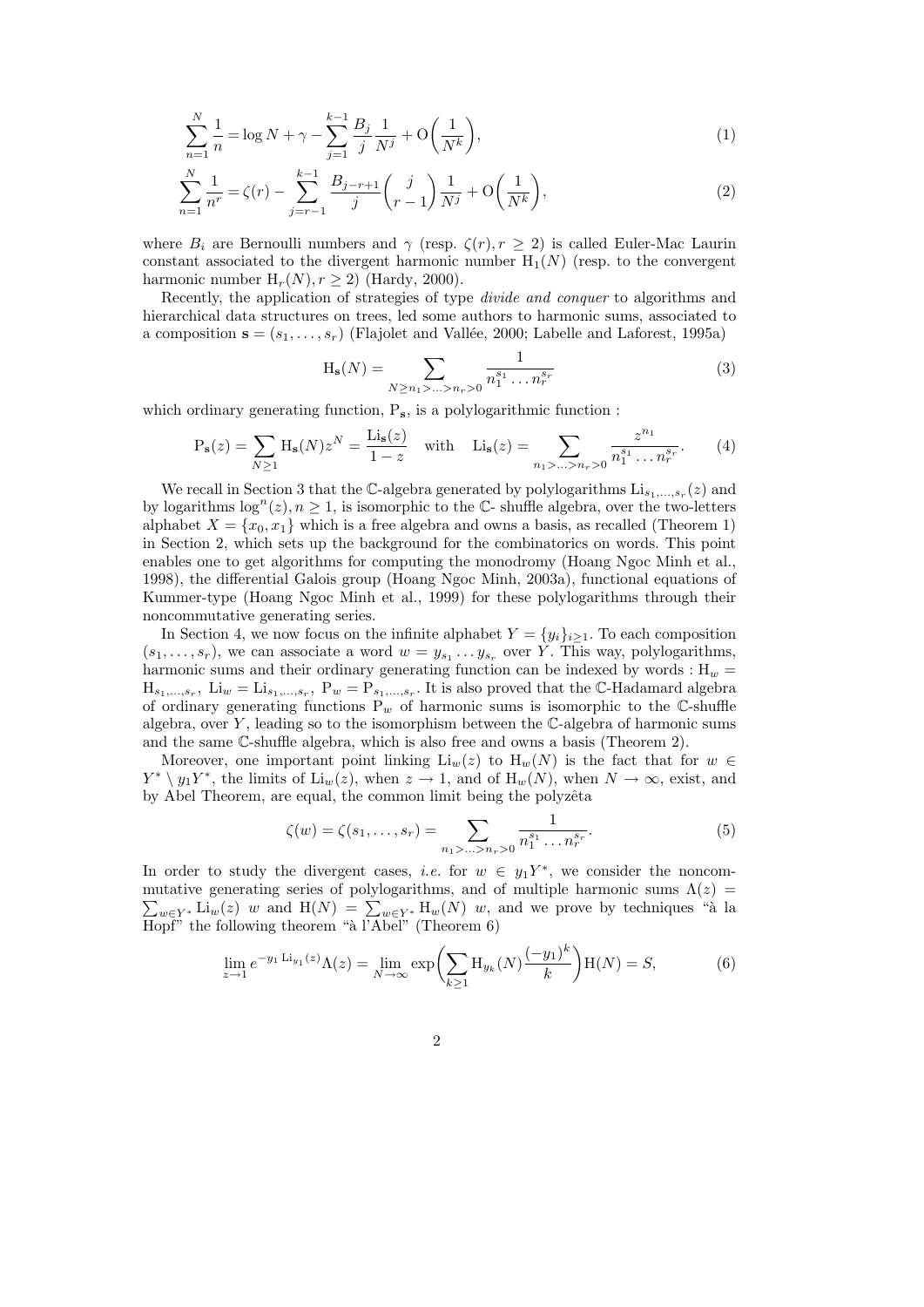$S$  standing for the noncommutative generating series of convergent polyzêtas, factorised as an infinite product indexed by Lyndon words  $\mathcal{L}yn(Y) \setminus \{y_1\}$ . This enables one in particular to explicit the generalized Euler constants associated to divergent polyzêtas  ${\{\zeta_{\pm 1}(w)\}}_{w\in y_1Y^*}$ , and to get the asymptotic expansion of  $H_w(n)$ . We show that these constants belong to the Q-algebra generated by Euler constant  $\gamma$  and by convergent polyzêtas  $\{\zeta(w)\}_{w\in Y^*\setminus y_1Y^*}$ . In fact, in order to get the asymptotic behaviour of  $H_w(N)$ , the structural properties of the generating series of  $\mathrm{Li}_w, w \in X^*$ , and more particularly its behaviour as  $z \to 1$  had already given rise to another algorithm (Costermans et al.,  $2005a$ ). And the existence of a basis for the shuffle algebra over  $Y$ , joint to the isomorphism with the algebra of harmonic sums had also given rise to a third algorithm (Costermans et al., 2005b). We discuss each one of the three algorithms, compare them in terms of computing time, and conclude that the explicitation of generalized Euler constants improve significantly the two previous existing algorithms.

Section 5 is devoted to some applications, concerning various domains met throughout the area of discrete probabilities. In this section, we interpret some results found by different authors, Foata et al. (2001); Labelle and Laforest (1995a); Bai et al. (1998); Ivanin (1976), in terms of harmonic sums, which enables us to use all combinatoric tools previously presented, either to get some asymptotical evaluation, either to get an exact expression (for instance the leading constant  $\kappa_d$  - cf Theorem 10 - involved in the asymptotical expansion of the variance of the number of maxima in an hypercube). The first example deals with the "hyperharmonic numbers", that we rewrite as a difference of harmonic sums. The second example is interested in the arity of random multidimensional quadtrees and we have a special look at some cases which make appear Euler transforms of harmonic sums. The third one exploits two formulas for the variance of the random number of maxima in a hypercube, and precises the algebraic nature (cf Theorem 11) of the coefficients occuring in its asymptotic expansion.

#### 2. Combinatorics on words

#### 2.1. Hopf algebra

Considering a finite alphabet  $X = \{x_1, \ldots, x_k\}$  or an infinite alphabet  $Y = \{y_i, i \geq 0\}$ , we denote the empty word by  $\epsilon$ . The length of a word  $w = x_{i_1} \dots x_{i_k}$ , i.e. the integer k, is denoted by  $|w|$ . If each letter of the alphabet is associated with an integer constant called weight, we call weight of a word the sum of the weights of its letters. For instance, the word  $w = y_1^2 y_3 y_2 y_1$  built over Y has for weight 8 and for length  $|w| = 5$ .

The set of words over X is denoted by  $X^*$ . A noncommutative formal power series over X, with coefficients in  $\mathbb C$  is an application  $S: w \in X^* \mapsto \langle S|w\rangle \in \mathbb C$ . By abuse of notation, we will simply write  $S = \sum_{w \in X^*} \langle S|w \rangle w$ . The set of formal power series over X with coefficients in  $\mathbb C$  is denoted by  $\mathbb C\langle\!\langle X\rangle\!\rangle$ .

**Definition 1.** Let  $y_i, y_j \in Y$  and  $u, v \in Y^*$ . The *shuffle* (respectively *stuffle* and *minus*stuffle) product of  $u = y_i u'$  and  $v = y_j v'$  is the polynomial recursively defined by

 $\sqrt{ }$  $\int$  $\overline{\mathcal{L}}$  $\epsilon \sqcup u = u \sqcup \epsilon = u$  and  $u \sqcup v = y_i(u' \sqcup v) + y_j(u \sqcup v')$  $\epsilon \equiv u = u \equiv \epsilon = u$  and  $u \equiv v = y_i(u' \equiv v) + y_j(u \equiv v') + y_{i+j}(u' \equiv v')$  $\epsilon = u = u \epsilon = u$  and  $u = v = y_i(u' = v) + y_j(u = v') - y_{i+j}(u' = v')$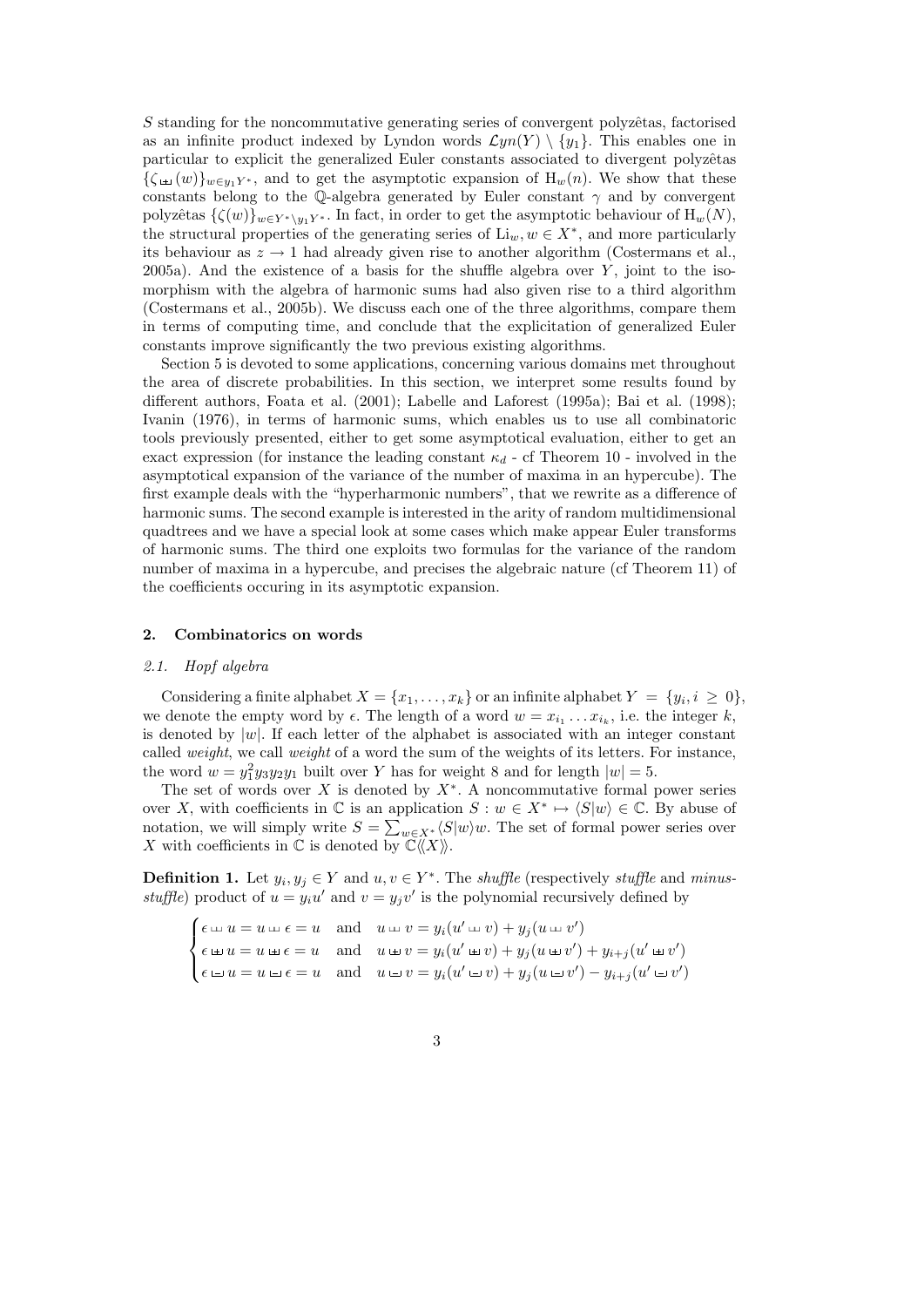**Remark 1.** Hoffman (2000) defines a family of "quasi-shuffle products" over  $\mathbb{C}\langle Y \rangle$ , Y being a locally finite set of generators, by

$$
\epsilon \star u = u \star \epsilon = u \text{ and } u \star v = y_i(u' \star v) + y_j(u \star v') + [y_i, y_j](u' \star v'),
$$

where  $[\cdot, \cdot]$  is supposed to verify  $[y_i, 0] = 0$ , to be commutative, associative and also such that  $[y_i, y_j]$  either is identically 0 or has for weight  $i + j$ . The products  $\Box$  and  $\Box$  can so naturally be seen as "quasi-shuffle products".

The stuffle product  $\equiv$  enables one to define a linear application defined for  $w_1$  and  $w_2 \in X^*$  by  $st : w_1 \otimes w_2 \in \mathbb{C}\langle X \rangle \otimes \mathbb{C}\langle X \rangle \to w_1 \oplus w_2 \in \mathbb{C}\langle X \rangle$ , extended to polynomials by linearity. Then, the linear application  $1 : k \in \mathbb{C} \mapsto 1(k) = k \in \mathbb{C}\langle X \rangle$  appears as a unity. So  $(\mathbb{C}\langle X\rangle, st, 1)$  constitutes an associative and graduated C-algebra. This algebra is known as shuffle algebra.

We define a coproduct by  $\Delta: w \in \mathbb{C}\langle X \rangle \to \sum_{uv=w} u \otimes v \in \mathbb{C}\langle X \rangle \otimes \mathbb{C}\langle X \rangle$ . Then  $e : S \in \mathbb{C}\langle X \rangle \mapsto e(S) = \langle S | \epsilon \rangle \in \mathbb{C}$  appears as a counit for the coproduct  $\Delta$ , and so  $(\mathbb{C}\langle X\rangle, \Delta, e)$  becomes a (non cocommutative) coalgebra.

For a word  $w = y_{s_1} \dots y_{s_r}$ , we can define the action of a composition  $I = (i_1, \dots, i_l)$ of the integer  $r$  (i.e. a finite sequence of positive integers summing to  $r$ ) by

 $I[w] = y_{s_1 + \ldots + s_{i_1}} y_{s_{(i_1+1)} + \ldots + s_{(i_1+i_2)}} \ldots y_{s_{(i_1 + \ldots + i_{l-1}+1)} + \ldots + s_r}.$ 

**Example 1.** Let  $w = y_1^5 y_6 y_2$  and  $I = (1, 2, 3, 1)$  a composition of 7 then  $I[w] = y_1 y_2 y_8 y_2$ .

Then, the bialgebra  $(\mathbb{C}\langle X\rangle, st, 1, \Delta, e)$  becomes in fact an Hopf algebra, which antipode S is given by (Hoffman, 2000)  $S(w) = (-1)^r \sum_{I \in \text{Comp}(r)} I[y_{s_r} \dots y_{s_1}]$ , Comp $(r)$  standing for the set of composition of r.

Remark 2. The Hopf algebraic structure remains almost the same when replacing the stuffle product by shuffle or minus-stuffle products, except for the antipode. In the first case, this one is given by  $S(w) = (-1)^{|w|} \widetilde{w}$ , with  $y_{s_1} \cdots y_{s_r} = y_{s_r} \cdots y_{s_1}$  (mirror function). In the case of the minus-stuffle product, the antipode is the same as the one given for the stuffle product, but with the action of the composition  $I = (i_1, \ldots, i_l)$  corrected by a factor  $(-1)^{l}$ . More generally, for a quasi-shuffle  $\star$ , we shall define this action by

$$
I[w] = [y_{s_1}, \dots, y_{s_{i_1}}] \dots [y_{s_{(i_1 + \dots + i_{l-1}+1)}}, \dots, y_{s_r}]. \square
$$

#### 2.2. Lyndon words and Radford theorem

By definition, a Lyndon word is a nonempty word  $l \in X^*$  strictly smaller than any of its proper right factors (Reutenauer, 1993) (for lexicographical order) i.e. for all  $u, v \in$  $X^* \setminus \{\epsilon\}, l = uv \Rightarrow l < v.$  The set of Lyndon words over X is denoted by  $\mathcal{L}ynX$ .

**Theorem 1.** (Radford, 1979) Let  $C_1 = \mathbb{C} \oplus (x_0 \mathbb{C} \langle X \rangle x_1)$  be the set of polynomials, called "convergent", over X. Then,  $(\mathbb{C}\langle X\rangle, \psi) \simeq \mathbb{C}[\mathcal{L}ynX] = C_1[x_0, x_1].$ 

**Theorem 2.** (Malvenuto and Reutenauer, 1995) Let  $C_2 = \mathbb{C} \oplus (Y \setminus y_1 \mathbb{C} \langle Y \rangle) \simeq C_1$  be the set of polynomials, called "convergent" over Y. Then,  $(\mathbb{C}\langle Y\rangle, \sqcup) \simeq (\mathbb{C}\langle Y\rangle, \sqcup) \simeq$  $\mathbb{C}[\mathcal{L}ynY] = \mathrm{C}_2[y_1].$ 

$$
4\phantom{1}
$$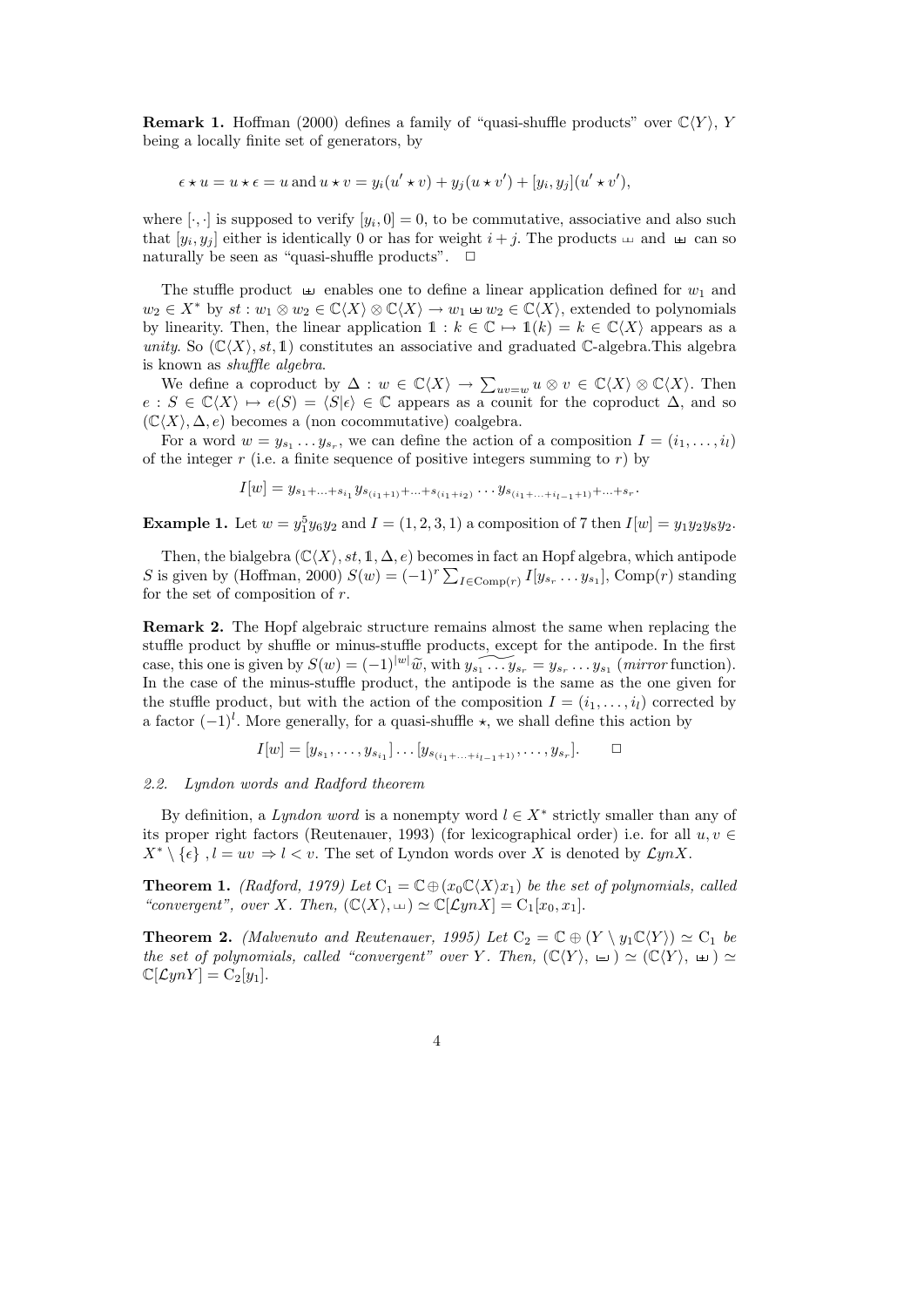# Example 2.

$$
x_1x_0x_1x_0x_1 + 2x_0x_1^2x_0x_1 + 2x_0x_1x_0x_1^2 = \frac{1}{2}x_0x_1 \cup x_0x_1 \cup x_1 - 2x_0^2x_1^2 \cup x_1 \in \mathbb{C}[\mathcal{L}ynX]
$$
  
=  $x_0x_1x_0x_1 \cup x_1 \in C_1[x_0, x_1]$   

$$
y_2y_4y_1 + y_2y_1y_4 + y_1y_2y_4 + y_2y_5 + y_3y_4 = y_4 \cup y_2 \cup y_1 - y_4y_2 \cup y_1 - y_6 \cup y_1 \in \mathbb{C}[\mathcal{L}ynY]
$$
  
=  $y_2y_4 \cup y_1 \in C_2[y_1]$ 

# 2.3. Bracket forms and dual basis

The bracket form  $\check{S}_l$  of a Lyndon word  $l = uv$ , with  $l, u, v \in \mathcal{L}ynX$  and the word v being as long as possible (factorisation - unique - called standard of a Lyndon word) is recursively defined by

$$
\begin{cases} \check{S}_l = [\check{S}_u, \check{S}_v] = \check{S}_u \check{S}_v - \check{S}_v \check{S}_u \\ \check{S}_x = x \quad \text{for every letter } x \in X, \end{cases}
$$

It is known that the set  $\mathcal{B}_1 = \{\check{S}_l : l \in \mathcal{L}ynX\}$  is a basis for the free Lie algebra. Moreover, each word  $w \in X^*$  can be expressed, uniquely, as a decreasing (concatenation) product of Lyndon words:

$$
w = l_1^{\alpha_1} l_2^{\alpha_2} \dots l_k^{\alpha_k}, \quad l_1 > l_2 > \dots > l_k, \quad k \ge 0.
$$
 (7)

The Poincaré–Birkhoff–Witt basis  $\mathcal{B} = {\{\check{S}_w; w \in X^*\}}$  can be obtained from (7) putting (Reutenauer, 1993)  $\check{S}_w = \check{S}_{l_1}^{\alpha_1} \check{S}_{l_2}^{\alpha_2} \dots \check{S}_{l_k}^{\alpha_k}.$ 

Its dual basis  $\mathcal{B}^* = \{ \mathcal{S}_w : w \in X^* \}$  can be then computed by

$$
\begin{cases}\n\mathcal{S}_w = \frac{\mathcal{S}_{l_1}^{\square} \cap \dots \cap \mathcal{S}_{l_k}^{\square} \cap \alpha_k}{\alpha_1! \alpha_2! \dots \alpha_k!}, \\
\mathcal{S}_l = x \mathcal{S}_w, \quad \forall l \in \mathcal{L}ynX, \text{ where } l = xw, \ x \in X, \ w \in X^*.\n\end{cases}
$$

In (Reutenauer, 1993), it is proved that B and  $\mathcal{B}^*$  are dual basis of  $\mathbb{C}\langle X\rangle$  i.e.  $(\check{S}_u|\mathcal{S}_v) = \delta_{u,v}$ , for all words  $u, v \in X^*$  with  $\delta_{u,v} = 1$  if  $u = v$ , else 0.

# 3. Polylogarithms

#### 3.1. Encoding by words

Let us consider the following two differential forms  $\omega_0(z) = dz/z$  and  $\omega_1(z) = dz/(1-z)$ . The polylogarithm  $\text{Li}_s(z)$  is defined for a composition  $\mathbf{s} = (s_1, \ldots, s_r)$  and for a complex z such that  $|z| < 1$  by

$$
\text{Li}_s(z) = \sum_{n_1 > \dots > n_r > 0} \frac{z^{n_1}}{n_1^{s_1} \dots n_r^{s_r}}.
$$
 (8)

This expression corresponds to the iterated integral over  $\omega_0$ ,  $\omega_1$  and along the path  $0 \rightsquigarrow z$ ,

$$
\text{Li}_s = \int_{0 \to z} \omega_0^{s_1 - 1} \omega_1 \dots \omega_0^{s_r - 1} w_1. \tag{9}
$$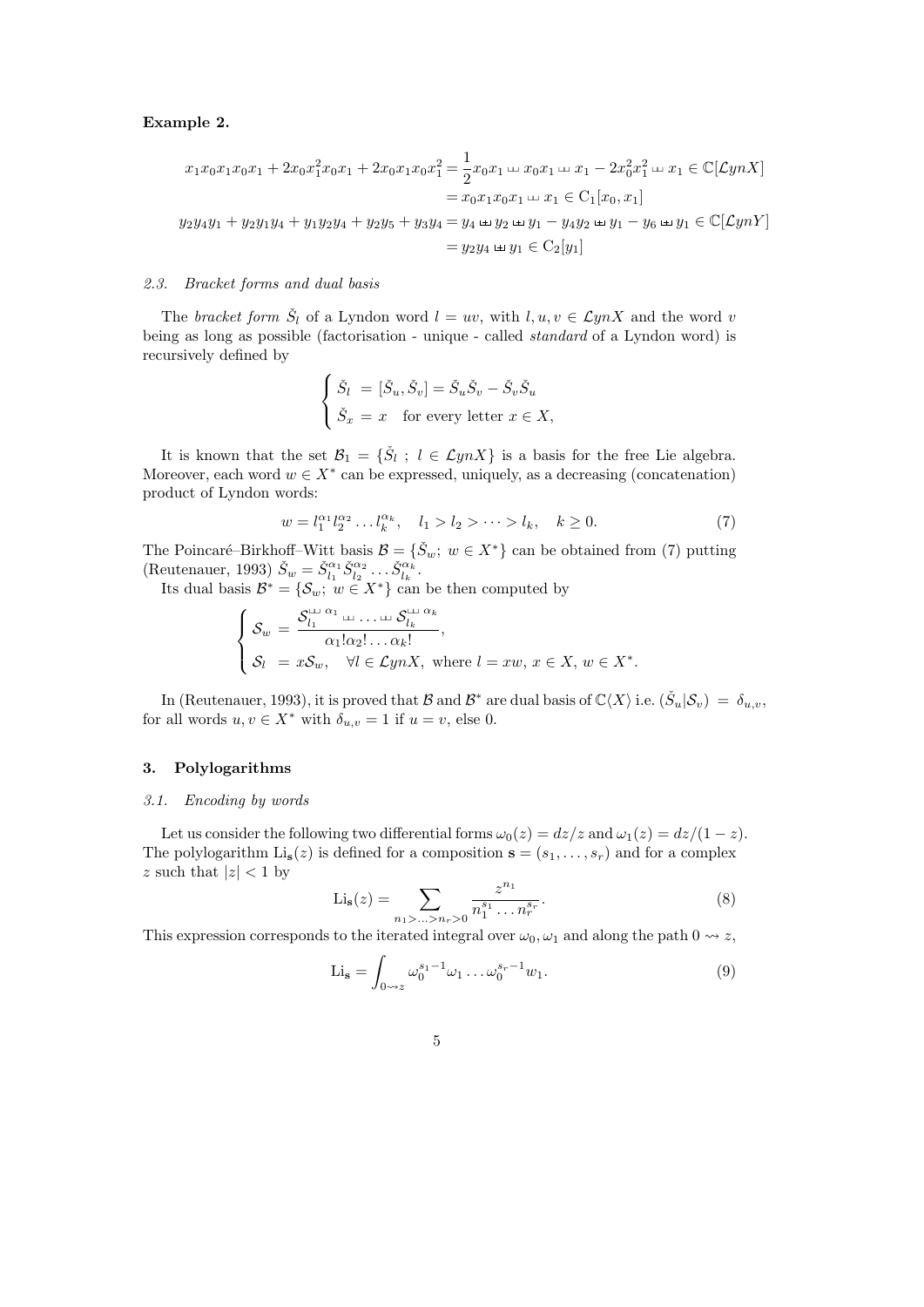Let  $X = \{x_0, x_1\}$ . We shall by now identify any composition  $\mathbf{s} = (s_1, \ldots, s_r)$  with its encoding word  $w = x_0^{s_1-1}x_1 \cdots x_0^{s_r-1}x_1$  over  $X^*x_1$ , identification suggested by the previous formula. We obtain so a concatenation isomorphism from the C-algebra of compositions into the subalgebra  $\mathbb{C}\langle X\rangle x_1 \subset \mathbb{C}\langle X\rangle$ . In that way, the polylogarithm Li<sub>s</sub> defined by the formula (8) can be also indexed by  $w \in X^*x_1$ . To extend the definition of polylogarithms over  $X^*$ , we put  $\text{Li}_{x_0}(z) = \log(z)$ . By linearity, the definition of  $\text{Li}_w$  is extended to polynomials on  $\mathbb{C}\langle X\rangle$ . One of the most important facts concerning these polylogarithms is the following result, i.e the isomorphism with a shuffle algebra, for the usual product  $\mathrel{\llcorner\!\llap{\ldots}$  .

**Theorem 3.** (Hoang Ngoc Minh et al., 1998) The map  $L : w \mapsto L_{1w}$  is an isomorphism from  $(\mathbb{C}\langle X\rangle, \mathbb{L})$  to  $(\mathbb{C}\{\mathrm{Li}_w\}_{w\in X^*}, \mathbb{L})$ .

# 3.2. Noncommutative generating series

The noncommutative generating series of polylogarithms,  $L = \sum_{w \in X^*} L_i w w$ , satisfies Drinfel'd differential equation (Drinfel'd, 1990)dL =  $(x_0\omega_0 + x_1\omega_1)$ L, with the initial condition  $L(\varepsilon) = e^{x_0 \log \varepsilon} + O(\sqrt{\varepsilon})$ , for  $\varepsilon \to 0^+$ . This enables one to prove that L is the exponential of a Lie series. From the factorization of a monoid by Lyndon words  $l \in \mathcal{L}ynX$ , we get the factorization of the series L (Hoang Ngoc Minh et al., 1998):

$$
\mathcal{L}(z) = e^{x_1 \log \frac{1}{1-z}} \left[ \prod_{l \in \mathcal{L}ynX \setminus \{x_0, x_1\}}^{\searrow} e^{\text{Li}_{S_l}(z)\check{S}_l} \right] e^{x_0 \log z}.
$$
 (10)

For all  $l \in \mathcal{L}ynX \setminus \{x_0, x_1\}$ , we have  $S_l \in x_0X^*x_1$ . So, let us put

$$
L_{reg} = \prod_{l \in \mathcal{L}ynX \setminus \{x_0, x_1\}}^{\searrow} e^{Li_{S_l} \check{S}_l} \quad \text{and} \quad Z = L_{reg}(1). \tag{11}
$$

Let  $\sigma$  be the monoid endomorphism verifying  $\sigma(x_0) = -x_1, \sigma(x_1) = -x_0$ , we also get (Hoang Ngoc Minh et al., 1999)

$$
L(z) = \sigma [L(1-z)]Z = e^{x_0 \log z} \sigma [L_{reg}(1-z)]e^{-x_1 \log(1-z)}Z.
$$
 (12)

**Definition 2.** (Hoang Ngoc Minh et al., 2001) Let  $\zeta_{\text{L}} : (\mathbb{C}\langle X\rangle, \text{L}) \to (\mathbb{C},.)$  be the algebra morphism (*i.e.* for  $u, v \in X^*, \zeta_{\text{in}}(u \text{ in } v) = \zeta_{\text{in}}(u)\zeta_{\text{in}}(v)$ ) verifying for all convergent word  $w \in x_0 X^* x_1, \zeta_{\text{L}}(w) = \zeta(w)$ , and such that  $\zeta_{\text{L}}(x_0) = \zeta_{\text{L}}(x_1) = 0$ .

Then, the noncommutative generating series  $Z_{\text{L} \text{L}} = \sum_{w \in X^*} \zeta_{\text{L} \text{L}}(w) w$  verifies  $Z_{\text{L} \text{L}} = Z$ (Hoang Ngoc Minh et al., 2001). In consequence,  $Z_{\text{L}i}$  is the unique Lie exponential verifying  $\langle Z_{\text{L}t} |x_0\rangle = \langle Z_{\text{L}t} |x_1\rangle = 0$  and  $\langle Z_{\text{L}t} |w\rangle = \zeta(w)$ , for any  $w \in x_0X^*x_1$ .

**Remark 3.** Equation (12) enables one to reach the expansion of any  $Li_w(z)$  around  $z = 1$  (a *singular expansion* if  $w \in x_1 X^* x_1$ ). For example,

$$
\text{Li}_{2,1}(1-z) = -\text{Li}_3(z) + \log(z) \text{Li}_2(z) - \log^2(z) \text{Li}_1(z)/2 - \zeta(2) \text{Li}_1(z) + \zeta(3)
$$
  
= (-1 - \zeta(2))z + z \log(z) - z \log^2(z)/2 + \zeta(3) + O(|z|).

6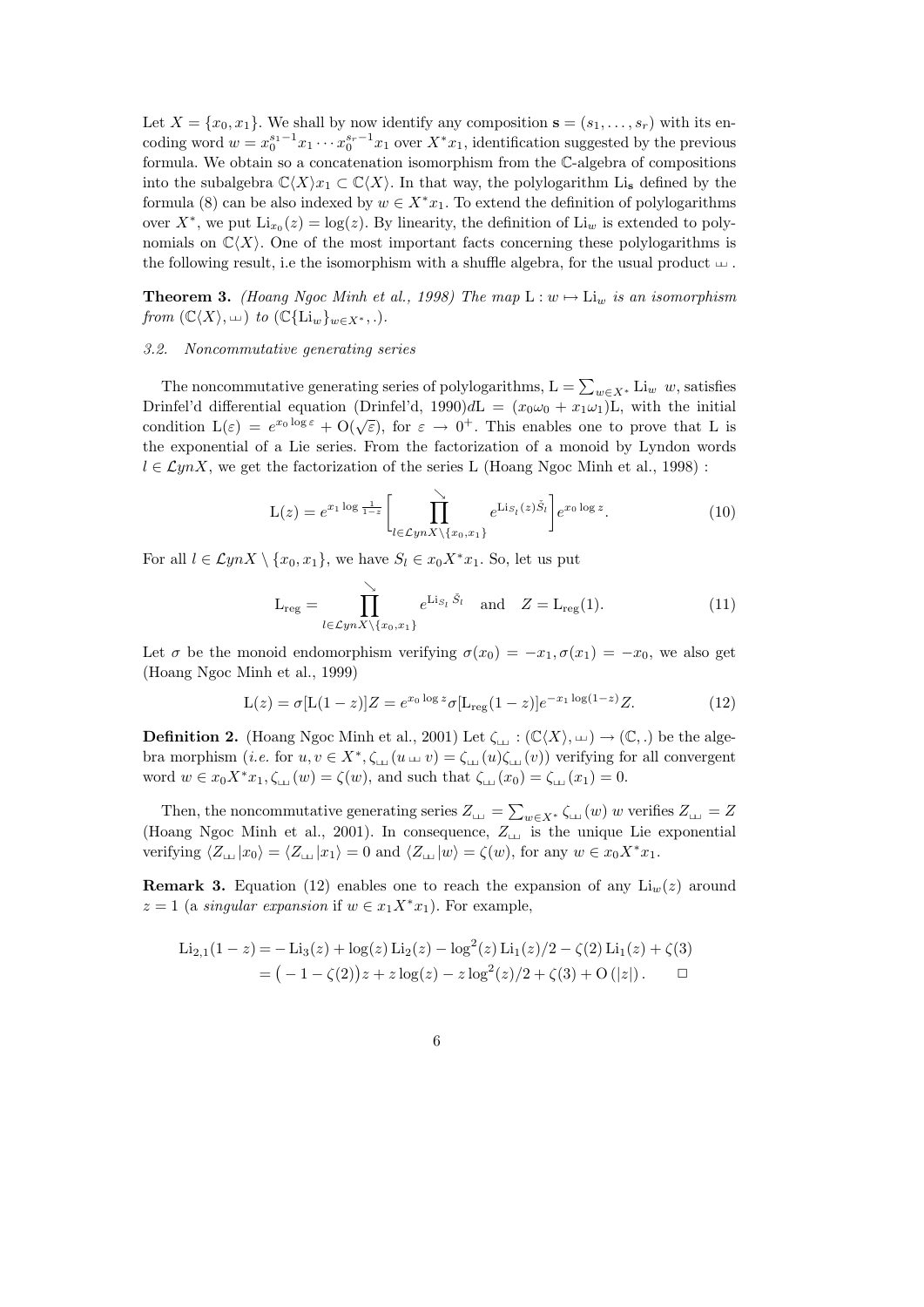# 4. Special values

# 4.1. Symmetric functions

Let  $\{t_i\}_{i\in\mathbb{N}_+}$  be an infinite set of variables, and let us define the (modified) symmetric functions  $\lambda_k^{(r)}$  $\mathbf{v}_k^{(r)}$  and the sums of powers  $\psi_k^{(r)}$  $\kappa^{(r)}$  by

$$
\lambda_k^{(r)}(\underline{t}) = \sum_{n_1 > \dots > n_k > 0} t_{n_1}^r \dots t_{n_k}^r \quad \text{and} \quad \psi_k^{(r)}(\underline{t}) = \sum_{n > 0} t_n^{rk}.
$$
 (13)

**Remark 4.** In the case  $r = 1$ , we find the classical elementary symmetric functions  $\{\lambda_k^{(1)}\}$  $\binom{1}{k} k \ge 1$  (MacDonald, 1995).  $\Box$ 

They are respectively coefficients of the following generating functions

$$
\lambda^{(r)}(\underline{t}|z) = \sum_{k>0} \lambda_k^{(r)}(\underline{t})z^k = \prod_{i\geq 1} (1+t_i^r z) \quad \text{and} \tag{14}
$$

$$
\psi^{(r)}(\underline{t}|z) = \sum_{k>0} \psi_k^{(r)}(\underline{t}) z^{k-1} = \sum_{i\geq 1} \frac{t_i^r}{1 - t_i^r z}.
$$
\n(15)

These generating functions satisfy a Newton identity  $d/dz \log \lambda^{(r)}(\underline{t}|z) = \psi^{(r)}(\underline{t}|-z)$ .

We also recall the Waring formula (putting  $\lambda_0^{(r)} \equiv 1$ ):

$$
\lambda_k^{(r)} = \frac{(-1)^k}{k!} \sum_{\substack{s_1, \dots, s_k > 0 \\ s_1 + \dots + k s_k = k}} \binom{k}{s_1, \dots, s_k} \left( -\frac{\psi_1^{(r)}}{1} \right)^{s_1} \dots \left( -\frac{\psi_k^{(r)}}{k} \right)^{s_k} \tag{16}
$$

# 4.2. Quasi-symmetric functions

To the composition  $\mathbf{s} = (s_1, \ldots, s_r)$ , we now also associate the word  $w = y_{s_1} \ldots y_{s_r}$ defined over the alphabet  $Y = \{y_i, i \geq 0\}.$ 

The number of occurrences of letter  $y_i$  in the word  $w \in Y^*$  is denoted by  $|w|_i$ .

Let  $w = y_{s_1} \dots y_{s_r} \in Y^*$ . The quasi-symmetric functions  $F_w$  and  $G_w$ , of depth  $r = |w|$ and of degree (or weight)  $s_1 + \ldots + s_r$ , are defined by

$$
F_w(\underline{t}) = \sum_{n_1 > \dots > n_r > 0} t_{n_1}^{s_1} \dots t_{n_r}^{s_r} \quad \text{and} \quad G_w(\underline{t}) = \sum_{n_1 \ge \dots \ge n_r > 0} t_{n_1}^{s_1} \dots t_{n_r}^{s_r}.
$$
 (17)

**Remark 5.** There exist explicit relations between the functions  $G_w$  and  $F_w$ . For simplicity in the expression of the relations, we express them with multi-indexed notations rather than the word-indexed notation we just defined. Precisely, if  $I = (i_1, \ldots, i_r)$  (resp.  $J = (j_1, \ldots, j_p)$  is a composition of n (resp. of r) then  $J \circ I = (i_1 + \ldots + i_{j_1}, i_{j_1+1} + \ldots + j_p)$  $i_{j_1+j_2},\ldots,i_{k-j_p+1}+\ldots+i_k)$  is a composition of n. If  $\mathbf{s}=(s_1,\ldots,s_r)$  then we have (Hoffman, 2004)  $G_s = \sum_{J \in \text{Comp}(r)} \mathbf{F}_{J \circ s}$  and  $\mathbf{F}_s = \sum_{J \in \text{Comp}(r)} (-1)^{l(J)-r} \mathbf{G}_{J \circ s}$ , the second formula, in which  $l(J)$  is the number of parts of J, being derived from the first one by Möbius inversion. For example,  $G_{(1,2,1)} = F_{(1,2,1)} + F_{(3,1)} + F_{(1,3)} + F_{(4)}$ , and  $F_{(1,2,1)} =$  $G_{(1,2,1)} - G_{(3,1)} - G_{(1,3)} + G_{(4)}$ . More generally, for a composition of length r, the conversion from a form to the other one make appear  $Card(\text{Comp}(r)) = 2^{r-1}$  terms.  $\Box$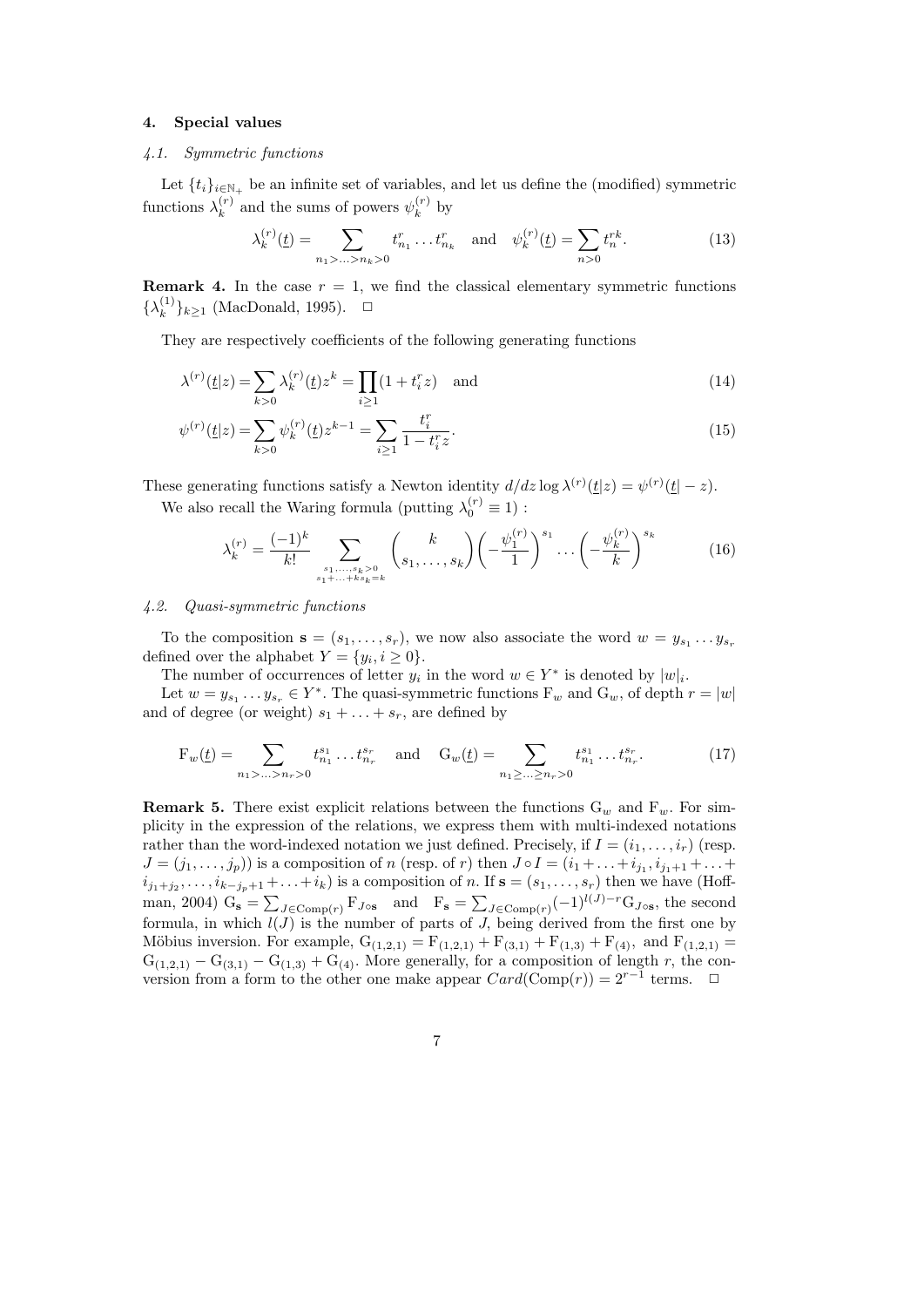In particular,  $F_{y_r^k} = \lambda_k^{(r)}$  $\mathbf{F}_{k}^{(r)}$  and  $\mathbf{F}_{y_{rk}} = \mathbf{G}_{y_{rk}} = \psi_k^{(r)}$  $k^{(r)}$ . As a consequence, integrating differential equation given by Newton identity shows that functions  $F_{y_r^k}$  and  $F_{y_{rk}}$  are linked by the formula

$$
\sum_{k\geq 0} \mathbf{F}_{y_r^k} z^k = \exp\bigg[-\sum_{k\geq 1} \mathbf{F}_{y_{rk}} \frac{(-z)^k}{k}\bigg] \left(\text{or } \sum_{k\geq 0} \mathbf{G}_{y_r^k} z^k = \exp\bigg[\sum_{k\geq 1} \mathbf{G}_{y_{rk}} \frac{z^k}{k}\bigg]\right). \tag{18}
$$

By linearity, the definitions of  $F_w$  and  $G_w$  are extended to polynomials on  $\mathbb{C}\langle Y \rangle$ .

If u (resp. v) is a word in  $Y^*$ , of length r and of weight p (resp. of length s and of weight q),  $F_{u \perp v}$  and  $G_{u \perp v}$  are quasi-symmetric functions of depth  $r + s$  and of weight  $p + q$ , and one has

$$
F_{u \perp v} = F_u F_v \quad \text{and} \quad G_{u \perp v} = G_u G_v. \tag{19}
$$

Since functions  $F_w, w \in Y^*$  are linearly independent (Gessel, 1984), the remarkable identity (16) can be then seen as

$$
y_r^k = \frac{(-1)^k}{k!} \sum_{\substack{s_1, \dots, s_k > 0 \\ s_1 + \dots + ks_k = k}} \binom{k}{s_1, \dots, s_k} \frac{(-y_r)^{\pm 1} s_1}{1^{s_1}} \pm \dots \pm \frac{(-y_{kr})^{\pm 1} s_k}{k^{s_k}}.
$$
 (20)

# 4.3. Multiple harmonic sums

**Definition 3.** For any  $w = y_{s_1} \dots y_{s_r} \in Y^*$ , let us define the maps  $H_w$  and  $\underline{H}_w$  from  $\mathbb{N}_+$ to Q by

$$
\mathcal{H}_w(N) = \sum_{N \ge n_1 > ... > n_r > 0} \frac{1}{n_1^{s_1} \dots n_r^{s_r}}, \ \ \underline{\mathcal{H}}_w(N) = \sum_{N \ge n_1 \ge ... \ge n_r > 0} \frac{1}{n_1^{s_1} \dots n_r^{s_r}}.
$$

We use the conventions  $H_w(0) = \underline{H}_w(0) = 0$  for any nonempty word w and  $H_\epsilon = \underline{H}_\epsilon \equiv 1$ . By linearity, the definitions of  $H_w$  and  $\underline{H}_w$  are extended to polynomials on  $\mathbb{C}\langle Y \rangle$ .

For  $N \geq 1$  and  $w \in Y^*$ , any  $H_w(N)$  (resp.  $\underline{H}_w(N)$ ) can be obtained by specializing variables  $\{t_i\}_{N>i>1}$  at  $t_i = 1/i$  and, for  $i > N$ ,  $t_i = 0$  in the quasi-symmetric function  $F_w$  (resp.  $G_w$ ) (Hoffman, 1997). In particular, the relations given in Remark 5 turn into

$$
\underline{H}_{s} = \sum_{J \in \text{Comp}(r)} H_{J \circ s} \quad \text{and} \quad H_{s} = \sum_{J \in \text{Comp}(r)} (-1)^{l(J)-r} \underline{H}_{J \circ s}, \tag{21}
$$

Morevover, from relations (19), we get

**Proposition 1.** (Hoffman, 1997) For  $u, v \in Y^*$ ,  $H_u \rightharpoonup v = H_u$   $H_v$  and  $\underline{H}_u \rightharpoonup v = \underline{H}_u \underline{H}_v$ .

Let  $w = y_s w' \in Y^*$  such that  $|w| = r$ . One has

$$
H_w(N) = \sum_{l=r}^{N} \frac{H_{w'}(l-1)}{l^s} \text{ and } \underline{H}_w(N) = \sum_{l=1}^{N} \frac{H_{w'}(l)}{l^s}.
$$
 (22)

In consequence,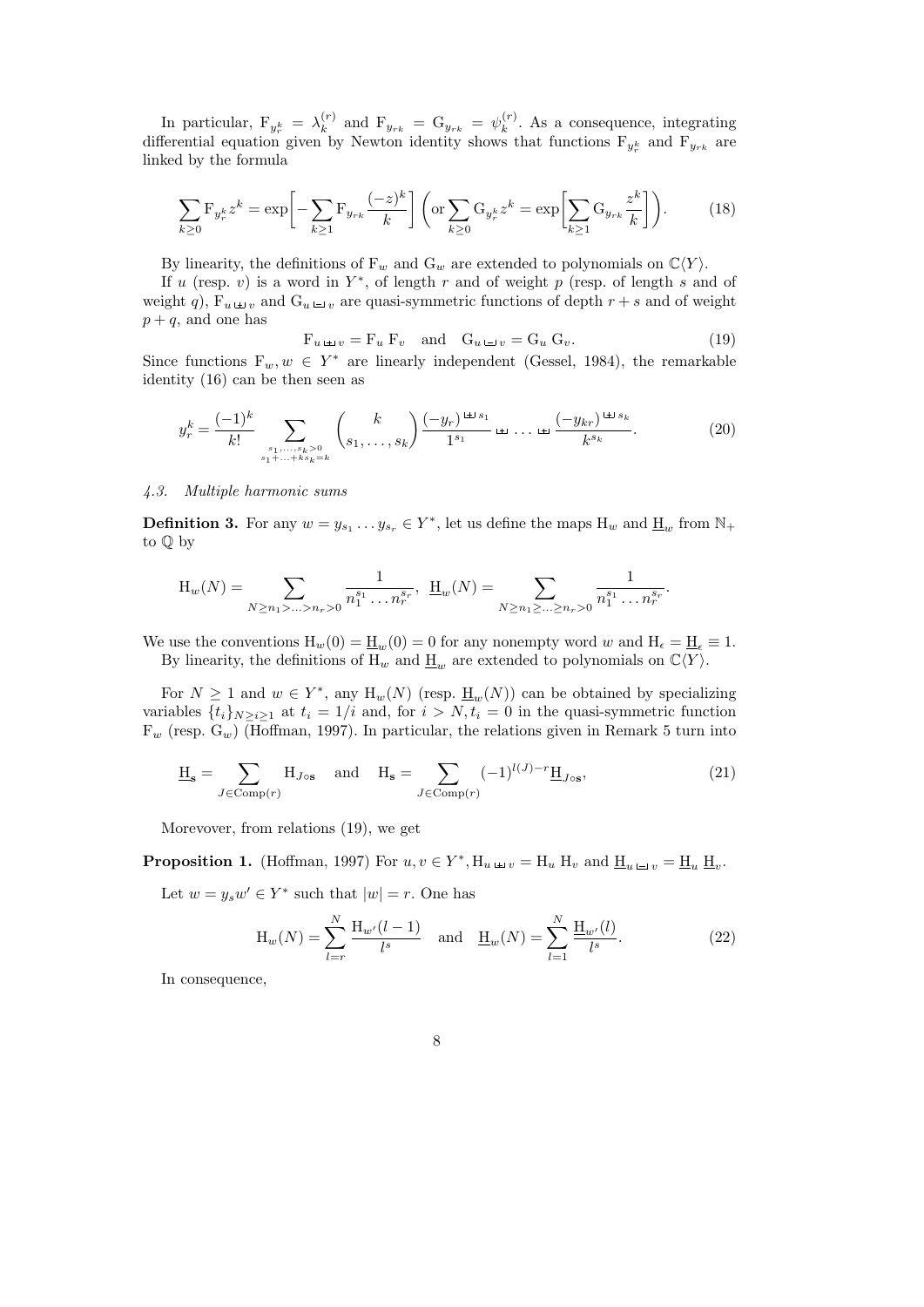**Theorem 4.** For any  $w = y_s w' \in Y^*$ ,  $H_w(N)$  and  $H_w(N)$  converge when  $N \to$  $+\infty$  if and only if  $s > 1$ . Therefore, if  $s \geq 2$  then the limits  $\lim_{N \to +\infty} H_w(N)$  and  $\lim_{N\to+\infty}\underline{H}_w(N)$  are denoted respectively by  $\zeta(w)$  and by  $\zeta(w)$ . This justifies the fact that w was said to be convergent in this case (otherwise, it is said to be divergent).

4.4. Noncommutative generating series over Y

**Proposition 2.** (Hoang Ngoc Minh, 2003b) For  $w \in X^*$ , let  $P_w(z) = (1 - z)^{-1} \text{Li}_w(z)$ . Thus for  $u, v \in Y^*$ ,  $P_u \rightharpoonup v = P_u \odot P_v$ , where  $\odot$  denotes the Hadamard product.

**Proof.** This comes from the fact that, for  $u \in Y^*$ ,  $P_u(z) = \sum_{N \geq 0} H_u(N) z^N$ , so  $P_u$ appears as the generating series of  $\{H_u(N), N \geq 0\}$ . The proposition follows then directly from Proposition 1, and from the definition of the Hadamard product.  $\Box$ 

As consequences of Theorem 3, we also have

**Theorem 5.** (Hoang Ngoc Minh, 2003b) The map  $P: u \mapsto P_u$  is an isomorphism from polynomial algebra  $(\mathbb{C}\langle Y \rangle, \pm)$  to the Hadamard algebra  $(\mathbb{C}\{\mathbb{P}_w\}_{w\in Y^*}, \odot)$ . Therefore, the map  $H: u \mapsto H_u$  (resp.  $\underline{H}: u \mapsto \underline{H}_u$ ) is an isomorphism from  $(\mathbb{C}\langle Y\rangle, \perp)$  (resp.  $(\mathbb{C}\langle Y\rangle, \Leftrightarrow)$ ) to the algebra  $(\mathbb{C}\{\mathbf{H}_w\}_{w\in Y^*}, \ldots)$  (resp.  $(\mathbb{C}\{\underline{\mathbf{H}}_w\}_{w\in Y^*}, \ldots)$ ).

The noncommutative generating series  $P(z) = \sum_{w \in X^*} P_w(z) w = (1 - z)^{-1} L(z)$ , can be factorised, from the factorisation (10) of the series L, in

$$
P(z) = e^{-(x_1+1)\log(1-z)} L_{reg}(z) e^{x_0 \log z}.
$$
 (23)

Let  $\pi_Y$  the projector from  $\mathbb{C}\langle\langle X\rangle\rangle$  to  $\mathbb{C}\langle\langle Y\rangle\rangle$  erasing the monomials ending with  $x_0$ , i.e. for any word  $w \in X^*$ ,  $\pi_Y(wx_0) = 0$  and  $\pi_Y(x_0^{s_1-1}x_1 \ldots x_0^{s_r-1}x_1) = y_{s_1} \ldots y_{s_r}$ . Then

$$
\Lambda(z) = \pi_Y \mathcal{L}(z) \underset{z \to 1}{\sim} \exp\left(y_1 \log \frac{1}{1 - z}\right) \pi_Y Z. \tag{24}
$$

Since  $P_{y_1^k}(z) = (1-z)^{-1}$   $Li_{y_1^k}(z) = (-1)^k (1-z)^{-1} log^k (1-z)/k!$ , we get another expression for the factorisation of P, when projected onto  $\mathbb{C}\langle\!\langle Y \rangle\!\rangle$ :

**Lemma 1.** Let  $\text{Mono}(z) = e^{-(x_1+1)\log(1-z)}$ . Then

$$
\pi_Y \text{Mono} = \sum_{k \ge 0} P_{y_1^k} y_1^k \text{ and } \pi_Y \text{Mono}^{-1} = \sum_{k \ge 0} P_{y_1^k} (-y_1)^k.
$$

Looking now at the coefficient of  $z^N$  in the Taylor expansion of  $P_{y_1^k}$ , which is, using a common notation,  $[z^N]P_{y_1^k}(z) = H_{y_1^k}(N)$ , we derive from Equation (18) the following

**Lemma 2.** Let Const =  $\sum_{k\geq 0} H_{y_1^k} y_1^k$ . Then

$$
\text{Const} = \exp\bigg[-\sum_{k\geq 1} \mathcal{H}_{y_k} \frac{(-y_1)^k}{k}\bigg] \text{ and } \text{Const}^{-1} = \exp\bigg[\sum_{k\geq 1} \mathcal{H}_{y_k} \frac{(-y_1)^k}{k}\bigg].
$$

With the introduction of the series Mono, we can now sum up equations  $(10),(12)$  into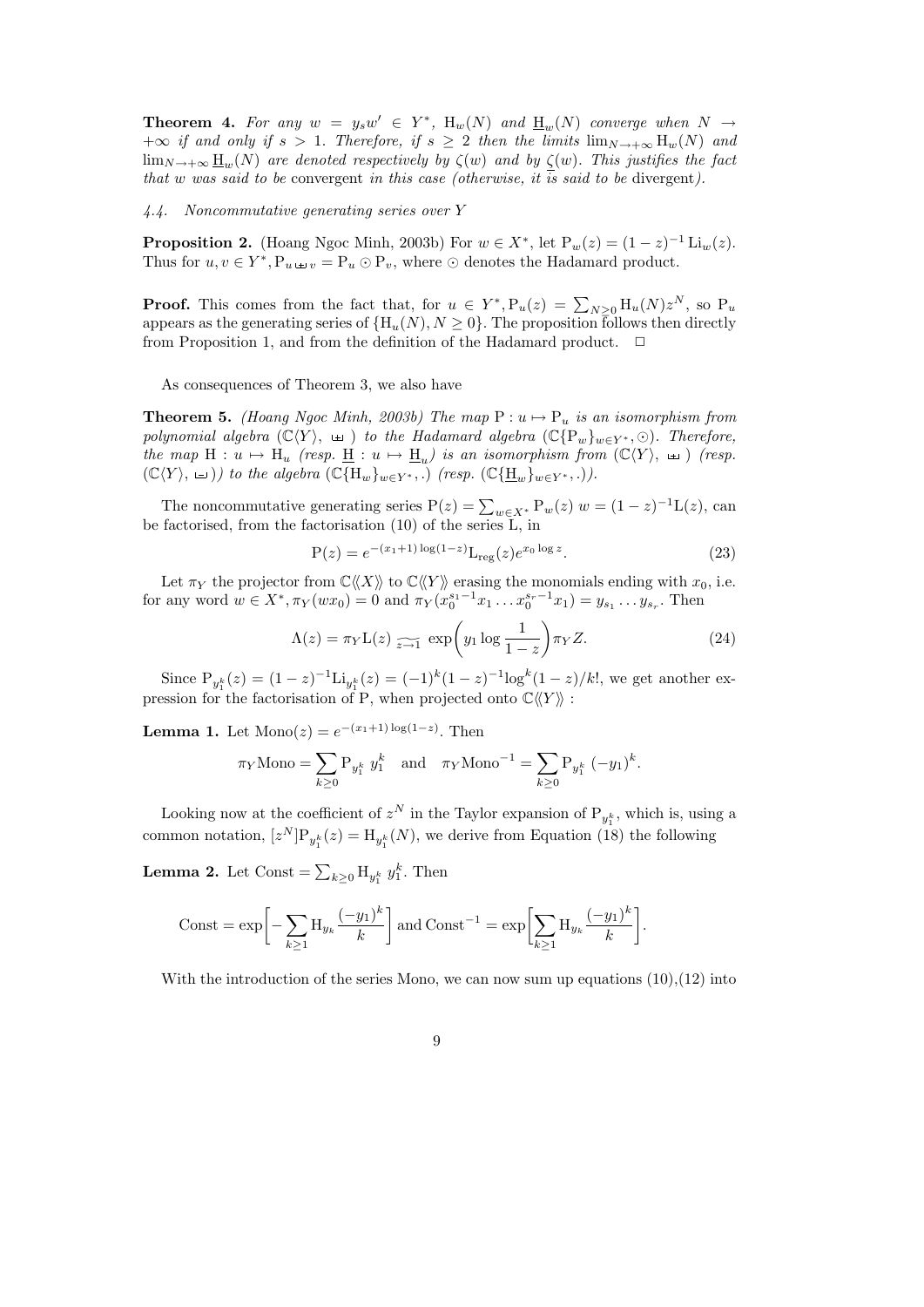**Proposition 3.** P(z)  $\widetilde{z} \to 0$   $e^{x_0 \log z}$  and P(z)  $\widetilde{z} \to 1$  Mono(z)Z.

**Corollary 1.** Let  $\Pi(z) = \pi_Y P(z) = \sum_{w \in Y^*} P_w(z) w$ . Then  $\Pi(z) \underset{z \to 1}{\sim} \pi_Y \text{Mono}(z) \pi_Y Z$ .

Once again, looking at Taylor coefficients of  $P_w$ , we derive, as a direct consequence of Lemma 1, the following equivalent for the generating series  $H(N) = \sum_{w \in Y^*} H_w(N)w$ ,

**Corollary 2.** H(N)  $\widetilde{N\rightarrow\infty}$  Const(N) $\pi_Y Z$ .

Theorem 6. (Hoang Ngoc Minh, 2007)

$$
\lim_{z \to 1} \exp\left(y_1 \log(1-z)\right) \Lambda(z) = \lim_{N \to \infty} \exp\left(\sum_{k \ge 1} \mathcal{H}_{y_k}(N) \frac{(-y_1)^k}{k}\right) \mathcal{H}(N) = \pi_Y Z,
$$

where the limit shall be understood as a limit word by word.

This rewriting of Formula  $(24)$ , and of Corollary 2 provides a theorem "à l'Abel". linking the behaviour of the series  $\Lambda$  as z tends to 1 with the asymptotic behaviour of multiple harmonic sums (seen as Taylor coefficients) as N tends to  $+\infty$ .

#### 4.5. Generalized Euler constants

Since Z is well known (and of course  $\pi_Y Z$  also) and already studied, let us see now how to exploit Theorem 6 to get precise information about divergent harmonic sums.

**Definition 4.** We define, for any word  $w \in Y^*$ , the "generalized Euler constant", denoted by  $\zeta_{\perp} (w)$ , as the constant occuring in the asymptotic expansion of  $\mathcal{H}_w(n)$  in the scale of  $\{n^{\alpha}\log^{\beta}(n), \alpha \in \mathbb{Z}, \beta \in \mathbb{Z}\}.$ 

**Proposition 4.** The map  $\zeta_{\pm} : (\mathbb{C}\langle Y \rangle, \pm) \rightarrow (\mathbb{C}, .)$  is an algebra morphism (*i.e.* verifies for all  $u, v \in Y^*, \zeta_{\perp} (u \Leftrightarrow v) = \zeta_{\perp} (u) \zeta_{\perp} (v)$ , such that for a convergent word  $w \in Y^* \setminus y_1Y^*, \zeta_{\pm 1}(w) = \zeta(w)$  and  $\zeta_{\pm 1}(y_1) = \gamma$ .

Notation. For convenience, we will by now denote by  $\mathcal Z$  the Q-algebra generated by  $\{\zeta(w), w \in Y^* \setminus y_1Y^*\}$ , and by  $\mathcal{Z}'$  the Q-algebra generated by  $\mathcal Z$  and  $\gamma$ .

This proposition, consequence of the Proposition 1, provides sufficient conditions to compute all constants  $\zeta_{\pm 1}(w), w \in Y^*$ . Indeed, Theorem 2 enables one to write any word  $w \in Y^*$  as a combination of (stuffle) powers of  $y_1$ , with coefficients in the set of convergent words. Precisely,  $w = \sum_{j=0}^{|w|} c_j(w) \exp \frac{y_1^{\pm i} j}{j}$ , with  $c_j(w)$  convergent polynomials (which is equivalent to  $H_w = \sum_{j=0}^{|w|} H_{c_j(w)} H_1^j$ ).

**Example 3.** Let  $w = y_1^2y_2$ , then

$$
c_3(w) = 0, \ c_2(w) = 2y_2, \ c_1(w) = -y_2y_1 - y_3, \ c_0(w) = y_2y_1^2 + y_3y_1 + y_4/2,
$$

and applying Proposition 4 leads to (using the reduction table of polyzêtas)

$$
\zeta_{\text{L}}(w) = \zeta(c_0(w)) + \zeta(c_1(w))\gamma + \zeta(c_2(w))\gamma^2 = \frac{7}{10}\zeta(2)^2 - 2\zeta(3)\gamma + \frac{\zeta(2)}{2}\gamma^2.
$$

10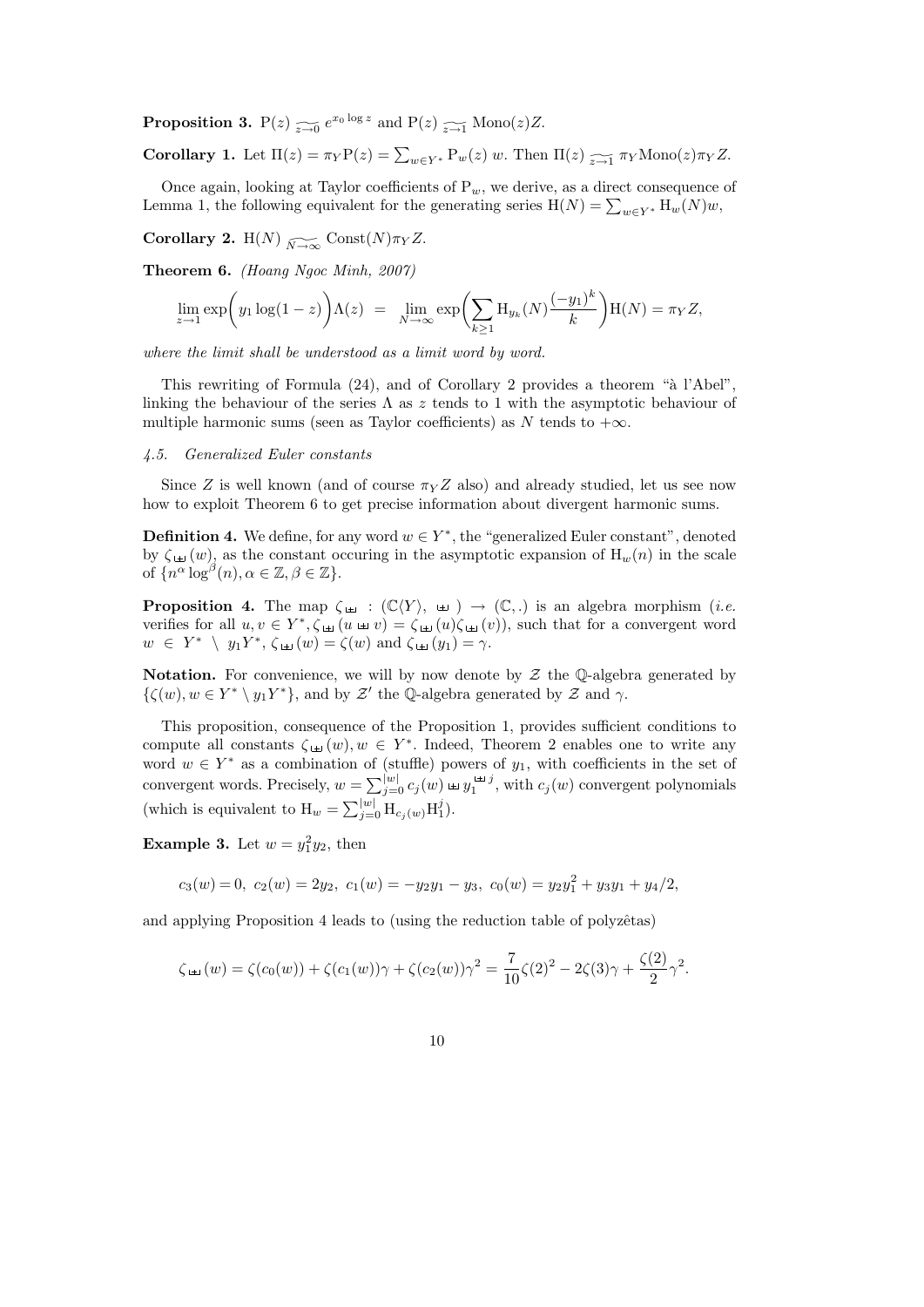**Proposition 5.** 
$$
\zeta_{\pm 1}(y_1^k) = \sum_{\substack{s_1,\ldots,s_k > 0 \\ s_1 + \ldots + k s_k = k}} \frac{(-1)^k}{s_1! \ldots s_k!} (-\gamma)^{s_1} \left(-\frac{\zeta(2)}{2}\right)^{s_2} \ldots \left(-\frac{\zeta(k)}{k}\right)^{s_k}.
$$

**Proof.** By Formula (20) and applying the (surjective) morphism  $\zeta_{\pm 1}$ , we get the expected result.  $\square$ 

In consequence,

**Theorem 7.** (Hoang Ngoc Minh, 2003b) For  $k > 0$ , the constant  $\zeta_{\pm 1}(y_1^k)$  associated to divergent polyzêta  $\zeta(y_1^k)$  is a polynomial of degree k in  $\gamma$  with coefficients in  $\mathbb{Q}[\zeta(2), \zeta(2i+1)]$  $[1]_{0 \le i \le (k-1)/2}$ . Moreover, for  $l = 0, ..., k$ , the coefficient of  $\gamma^l$  is of weight  $k - l$ .

**Example 4.** 
$$
\zeta_{\pm 1}(y_1^2) = \frac{\gamma^2 - \zeta(2)}{2}
$$
,  $\zeta_{\pm 1}(y_1^3) = \frac{\gamma^3 - 3\zeta(2)\gamma + 2\zeta(3)}{6}$ .

Let us consider the (exponential) partial Bell polynomials in the variables  $\{t_l\}_{l>1}$ ,  $b_{n,k}(t_1,\ldots,t_{n-k+1}),$  defined by the exponential generating series :

$$
\sum_{n=0}^{\infty} \sum_{k=0}^{n} b_{n,k}(t_1, \dots, t_{n-k+1}) \frac{v^n u^k}{n!} = \exp\left(u \sum_{l=1}^{\infty} t_l \frac{v^l}{l!}\right).
$$
\n(25)

In particular, we have

**Lemma 3.** Let  $t_m = (-1)^{m+1}(m-1)!\zeta_{\pm 1}(m)$ , for  $m \ge 1$ . Then

$$
\exp\bigg[-\sum_{k\geq 1}\zeta_{\perp}(\kappa)\frac{(-y_1)^k}{k}\bigg]=1+\sum_{n\geq 1}\bigg[\sum_{k=1}^n b_{n,k}(\gamma,-\zeta(2),2\zeta(3),\ldots)\bigg]\frac{y_1^n}{n!}.
$$

Let us build the noncommutative generating series of  $\zeta_{\pm 1}(w)$  and let us take the constant part of the two members of  $H(N)$   $\widetilde{N\rightarrow\infty}$  Const $(N)\pi_Y Z$ , we have

**Theorem 8.** (Hoang Ngoc Minh, 2007) Let  $Z_{\text{L}} = \sum_{w \in Y^*} \zeta_{\text{L}}(w)$  w be the noncommutative generating series of the constants  $\zeta_{\pm 1}(w)$ . Then

$$
Z_{\perp} = \left[1 + \sum_{n\geq 1} \left(\sum_{k=1}^n b_{n,k}(\gamma, -\zeta(2), 2\zeta(3), \ldots)\right) \frac{y_1^n}{n!} \right] \pi_Y Z.
$$

Identifying coefficients of  $y_1^k w$  in each member leads to

**Corollary 3.** For all  $w \in Y^* \setminus y_1Y^*$  and  $k \geq 0$ , we have

$$
\zeta_{\pm 1}(y_1^k w) = \sum_{i=0}^k \frac{\zeta_{\pm 1}(x_1^{k-i} \pi_X w)}{i!} \left[ \sum_{j=1}^i b_{i,j}(\gamma, -\zeta(2), 2\zeta(3), \ldots) \right],
$$

 $\pi_X w$  standing for the translation of w in alphabet X.

Finally, using the expression of  $\zeta_{\text{L}}(x_1^{k-i}\pi_Xw)$  given in (Hoang Ngoc Minh et al., 2001), i.e. for a word  $u \in X^*x_1, \zeta_{\text{in}}(x_1^k x_0 u) = \zeta(x_0(x_1^k \text{u}_1 u))$ , we get the following

11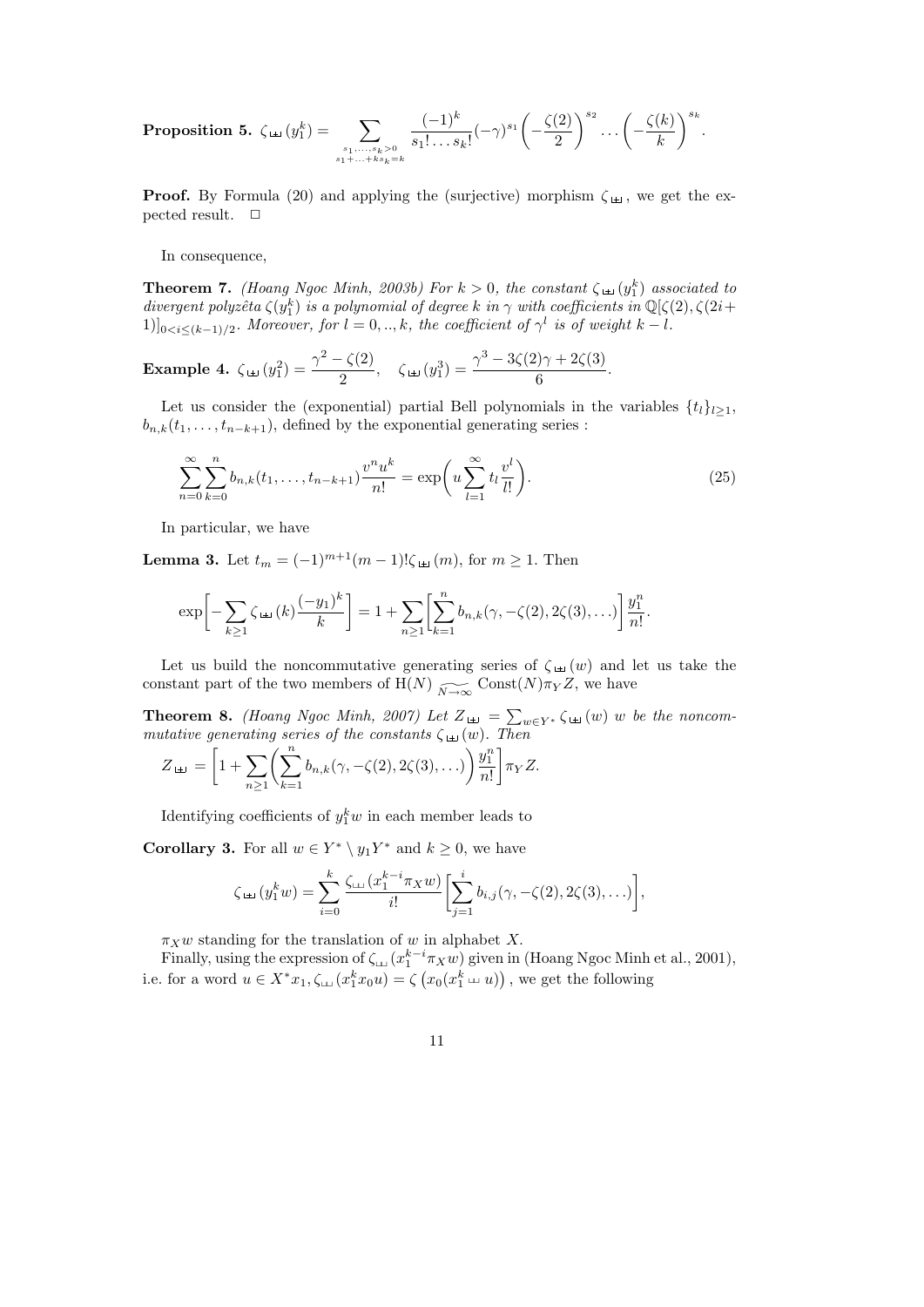**Corollary 4.** For all  $w \in Y^* \setminus y_1Y^*$  and  $k \geq 0$ , we have

$$
\zeta_{\pm 1}(y_1^k w) = \sum_{i=0}^k \frac{\zeta(x_0[(-x_1)^{k-i} \ln u])}{i!} \left[ \sum_{j=1}^i b_{i,j}(\gamma, -\zeta(2), 2\zeta(3), \ldots) \right],
$$

with u defined as the suffix such that  $\pi_X w = x_0 u$ .

**Example 5.** Consider the word  $y_1^2y_2$ , corresponding, with the previous notations, to  $k = 2$  and  $w = y_2$ , then  $\pi_X w = x_0 x_1$ , so  $u = x_1$  and

$$
\zeta(x_0[(-x_1)^2 \sqcup u]) = 3\zeta(x_0x_1^3), \quad \zeta(x_0[(-x_1) \sqcup u]) = -2\zeta(x_0x_1^2), \quad \zeta(x_0u) = \zeta(x_0x_1).
$$
  
So,  $\zeta_{\pm 1}(y_1^2y_2) = \zeta_{\pm 1}(x_1^2 \pi_X y_2) + \zeta_{\pm 1}(x_1 \pi_X y_2) b_{1,1}(\gamma) + \zeta(2)[b_{2,1}(-\zeta(2)) + b_{2,2}(\gamma)]/2$   

$$
= 3\zeta(2, 1, 1) - 2\zeta(2, 1)\gamma + \zeta(2)[-\zeta(2) + \gamma^2]/2,
$$

and using the reduction table, we find  $\zeta_{\pm 1}(y_1^2y_2) = \zeta(2)\gamma^2/2 - 2\zeta(3)\gamma + 7\zeta(2)^2/10$ , a result in agreement with Example 3.

Remark 6. We can in fact derive Proposition 5 from Corollary 3, in the special case  $w = \epsilon$ , since all values  $\zeta_{\text{L}}(x_1^{k-i})$  are equal to zero, except when  $i = k$ , giving rise to  $\zeta_{\text{th}}(\epsilon) = 1$ , so  $\zeta_{\text{th}}(y_1^k) = \frac{1}{k!}$  $\left[\sum_{k=1}^{k}\right]$  $j=1$  $b_{k,j}(\gamma, -\zeta(2), 2\zeta(3), \ldots, (-1)^{k-1}(k-1)!\zeta(k))$  $\Box$ 

In consequence,

**Theorem 9.** (Hoang Ngoc Minh, 2003b) For  $w \in Y^* \setminus y_1Y^*, k \geq 0$ , the constant  $\zeta_{\pm 1}(y_1^kw)$  associated to  $\zeta(y_1^kw)$  is a polynomial of degree k in  $\gamma$  and with coefficients in Z. Moreover, for  $l = 0, ..., k$ , the coefficient of  $\gamma^l$  is of weight  $|w| + k - l$ .

# 4.6. Asymptotic aspects of harmonic sums

In the previous section, we introduced the constant  $\zeta_{\pm 1}(w)$  as the constant term involved in the asymptotic expansion, of  $H_w(n)$ . Let us be more precise about the computation of this expansion.

A first path (see (Costermans et al., 2005a)) to get this expansion is given by the property of L (relation (12)), that we interpret immediately on P by  $P(1-z) = (1 - z)$  $z)z^{-1}[\sigma P(z)]Z$ . Then, for a given word w, we can write  $P_w(z)$  as a  $\mathbb{C} [z, z^{-1}, (1-z)^{-1}]$ linear combination of some  $P_u(1-z)$ , that we can expand up to any order, getting so a singular expansion of  $P_w(z)$  around  $z = 1$ , in the scale of functions  $\{(1-z)^{\alpha} \log(1-z)\}$  $(z)^\beta, \alpha \in \mathbb{Z}, \beta \in \mathbb{N}$ . According to singularity analysis principles, this expansion gives rise to an asymptotic expansion of its Taylor coefficient  $[z^n]P_w(z)$  i.e.  $H_w(n)$ .

Example 6. Following Remark 3, we have

$$
P_{2,1}(1-z) = \frac{1-z}{z} \left(-P_3(z) + \log(z)P_2(z) - \frac{1}{2}\log^2(z)P_1(z) + \frac{\zeta(3)}{1-z}\right)
$$

12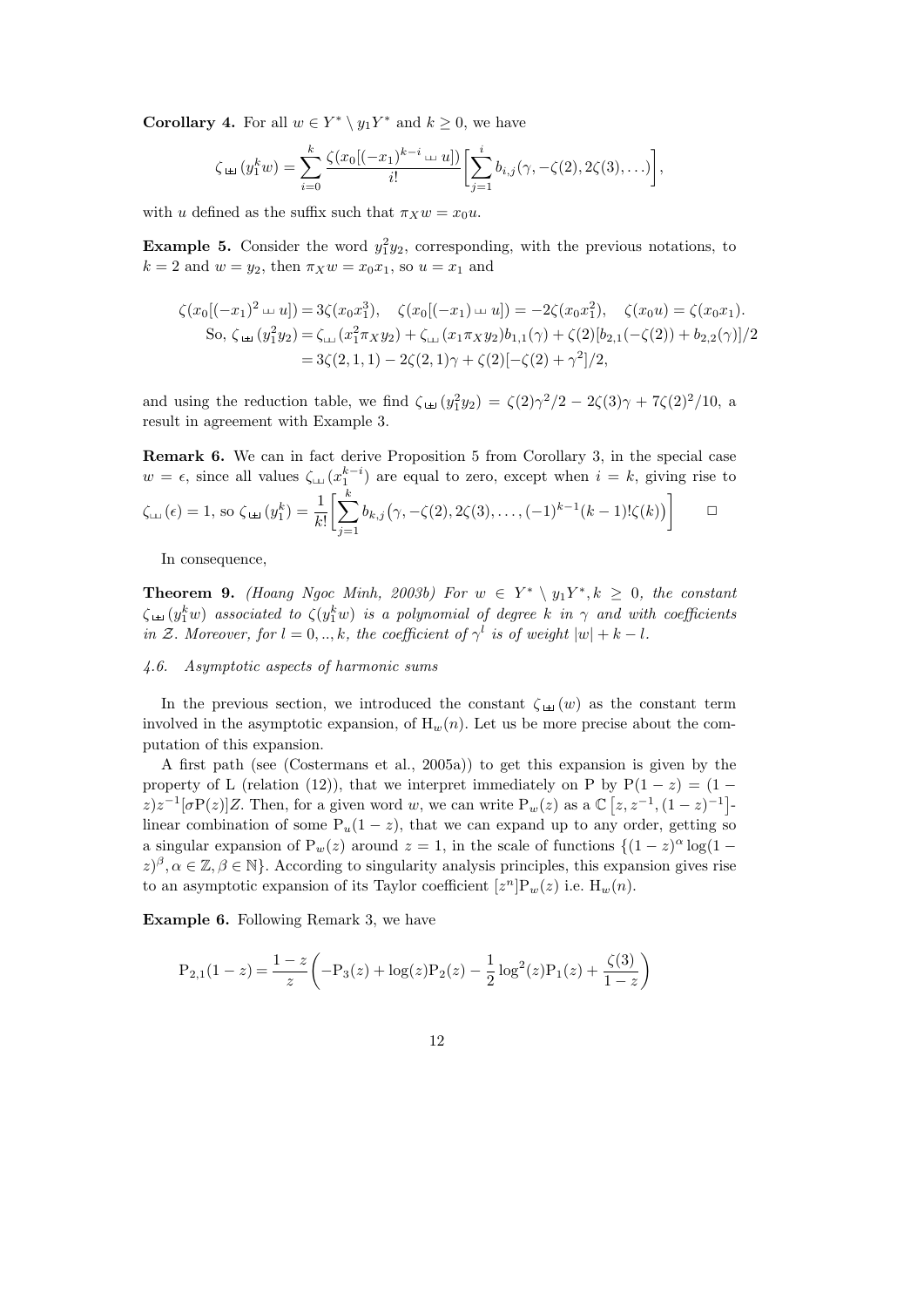$$
P_{2,1}(z) = \frac{\zeta(3)}{1-z} + \log(1-z) - 1 - \frac{\log^2(1-z)}{2} + (1-z)\left(-\frac{\log^2(1-z)}{4} + \frac{\log(1-z)}{4}\right) + O(|1-z|).
$$

But 
$$
[z^N]\zeta(3)(1-z)^{-1} = \zeta(3), [z^N] \log(1-z) = -N^{-1},
$$
  
\n $[z^N] \frac{\log^2(1-z)}{2} = [z^N] \frac{2!(1-z)P_{y_1^2}(z)}{2} = H_{y_1^2}(N) - H_{y_1^2}(N-1)...$ 

We find finally, using Formula (20) which expresses  $H_{y_1^r}$  as a polynomial combination of single-indexed harmonic sums (i.e. generalized harmonic numbers),

$$
[zN]P2,1(z) = H2,1(N) = \zeta(3) - \frac{\log(N) + 1 + \gamma}{N} + \frac{1}{2} \frac{\log(N)}{N^2} + O\left(\frac{1}{N^2}\right).
$$

This approach is very efficient, but the main difficulty is to extract from Formula (12) the coefficients of a particular word  $w$ , mostly when the *weight* of  $w$  grows. We will refer to this algorithm as Algo 1.

Another path to get the asymptotic expansion of  $H_w(n)$  is to start from the recursive Formula (22), and to expand the numerator. This gives rise to a recursive algorithm, which initialization is given by the Euler-MacLaurin summation formula giving the expansion of generalized harmonic numbers.

# Example 7.

$$
H_{4,2}(N) = \zeta(4,2) - \sum_{i=N+1}^{\infty} \frac{H_2(i-1)}{i^4}, \text{ but } H_2(i-1) = \zeta(2) - \frac{1}{i} - \frac{1}{2} \frac{1}{i^2} + O\left(\frac{1}{i^3}\right),
$$
  
So,  $H_{4,2}(N) = \zeta(4,2) - \zeta(2) \sum_{i=N+1}^{\infty} \frac{1}{i^4} + \sum_{i=N+1}^{\infty} \frac{1}{i^5} + \frac{1}{2} \sum_{i=N+1}^{\infty} \frac{1}{i^6} + \sum_{i=N+1}^{\infty} O\left(\frac{1}{i^7}\right)$ 

Expanding the sums in  $N$ , we finally find

$$
H_{4,2}(N) = \zeta(4,2) - \frac{1}{3} \frac{\zeta(2)}{N^3} + \frac{\frac{1}{2}\zeta(2) + \frac{1}{4}}{N^4} - \frac{\frac{1}{3}\zeta(2) + \frac{2}{5}}{N^5} + O\left(\frac{1}{N^6}\right).
$$

Unfortunately, these basic principles do not work for a divergent word, for example,  $w = y_1y_2$ , since using Euler-MacLaurin summation formula can give the divergent part and the infinitesimal part, but not the  $N$ -free term (we are going to make this point precise). A possible solution to avoid this problem was given in (Costermans et al., 2005b), and consisted in decomposing the divergent word thanks to Theorem 2. For instance,  $y_1y_2 = y_1 \oplus y_2 - y_2y_1 - y_3$ , so there are just the computations of the expansions for  $y_2y_1$  and  $y_3$  left, expansions for which the previous principles may be applied. The main problem here is the cost of the decomposition from Theorem 2, mostly when the length of the word w grows. We refer to this algorithm as  $Algo 2$ .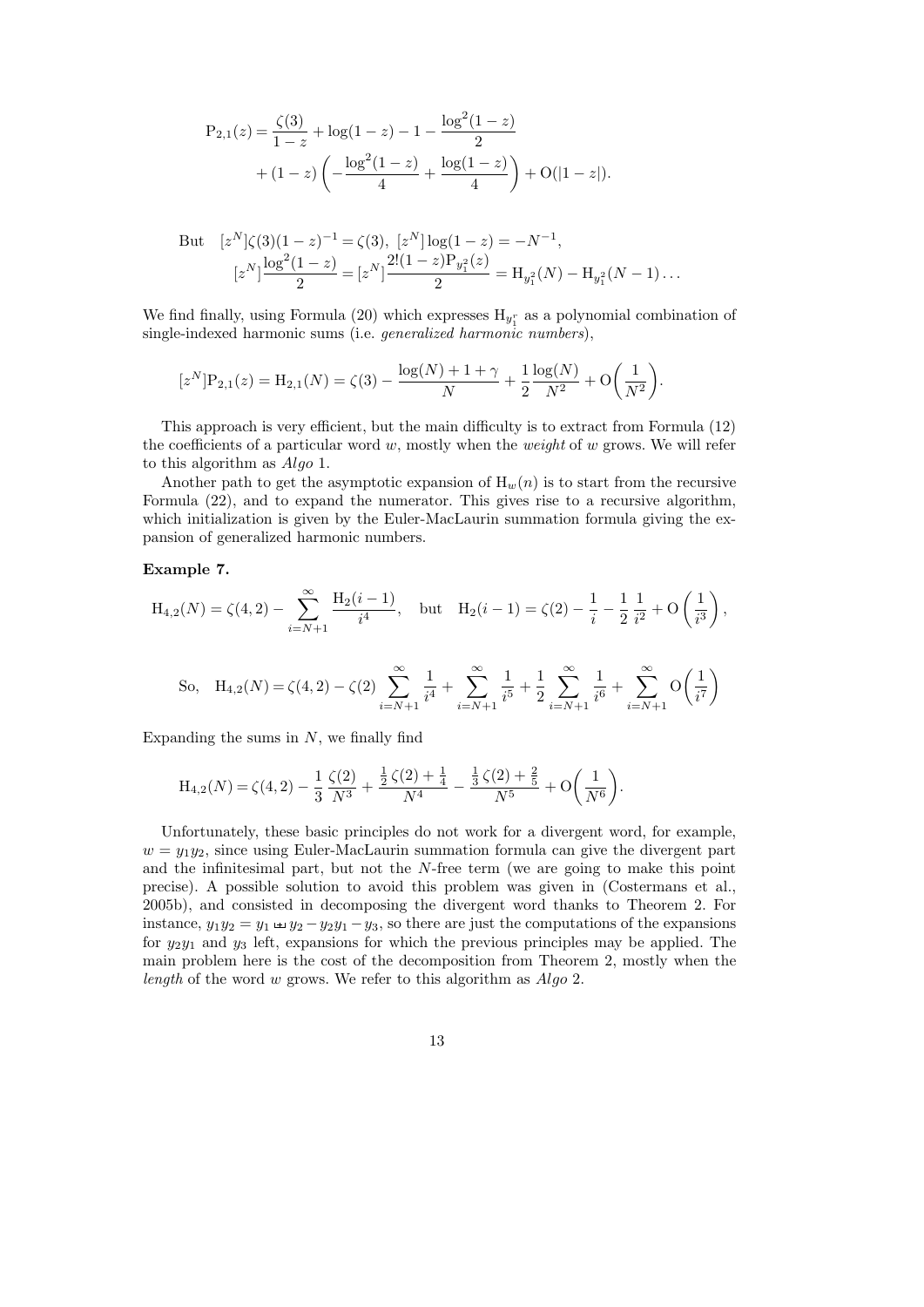Following an idea suggested by B. Salvy, the authors were interested in seeing what happened when applying naively Euler-MacLaurin formula on the numerator, in Formula (22), without making difference between divergent and convergent words. To be more explicit, let us explain the case  $w = y_1y_2$ : using the software Maple <sup>1</sup>

 $> number1 := asympt(eulermac(1/k^2, k = 1..n - 1, 2), n);$ 

$$
numer1 := \frac{\pi^2}{6} - \frac{1}{n} + O\left(\frac{1}{n^2}\right)
$$

 $> number2 := asympt(eulermac(1/k^2, k = 1..n - 1, 3), n);$ 

$$
numer2 := \frac{\pi^2}{6} - \frac{1}{n} - \frac{2}{n^2} + O\left(\frac{1}{n^3}\right)
$$

 $>$  asympt(eulermac(numer1/n, n = 1..N, 2), N);

$$
\frac{1}{6} \pi^2 \ln(N) - \frac{1}{6} \pi^2 + \frac{1}{6} \pi^2 \gamma + \frac{\frac{1}{12} \pi^2 + 1}{N} + O\left(\frac{1}{N^2}\right)
$$

 $>$  asympt(eulermac(numer2/n, n = 1..N, 2), N);

$$
\frac{1}{6}\pi^2\ln(N) - \frac{1}{6}\pi^2 + \frac{1}{6}\pi^2\gamma - \frac{1}{2}\zeta(3) + \frac{\frac{1}{12}\pi^2 + 1}{N} + O\left(\frac{1}{N^2}\right).
$$

Here we can see that expanding further the numerator modifies the final constant term. In fact, we turned this idea into an efficient (and correct) algorithm by replacing the previous wrong N-free term  $-\pi^2/6 + \pi^2/\sqrt{6} - \zeta(3)/2$  by  $\zeta_{\pm 1}(y_1y_2) = \gamma \zeta(2) - 2\zeta(3)$ . This new algorithm, that we will call *Algo* 3 appears as the fastest of our three methods.

Here are some examples of time for computing the expansion of  $H_w(N)$  up to  $O(N^{-3})$ . For Algo 1, the series L and  $\sigma(L)Z$  are supposed to be constructed, and the computing time starts with the extraction of coefficient  $w$  in both series. The empty value on the third line means precisely that the construction of the series  $\sigma(L)Z$  can not be computed in a "reasonable" time.

| word $w$     | weight | length | Algo $1$ | Algo $2$ | Algo $3$ |
|--------------|--------|--------|----------|----------|----------|
| $y_1y_2y_3$  | 6      | 3      | 2.4      | 0.7      | 0.1      |
| $y_1^3y_3^2$ | 8      | 5      | 3.0      | 22.4     | 1.2      |
| $y_1^5y_7$   | 12     | 6      |          | 45.9     | 5.1      |

# 5. Applications to discrete probabilities

### 5.1. Coupon collector's problem

Foata et al. (2001) considered the coupon collector's problem, in the case where the collector, supposed to be the eldest, has got a brotherhood, say r brothers. When he

<sup>&</sup>lt;sup>1</sup> In the following lines, to avoid some steps, unnecessary for the reader, we do not show the instructions for collecting, re-ordering, expanding etc.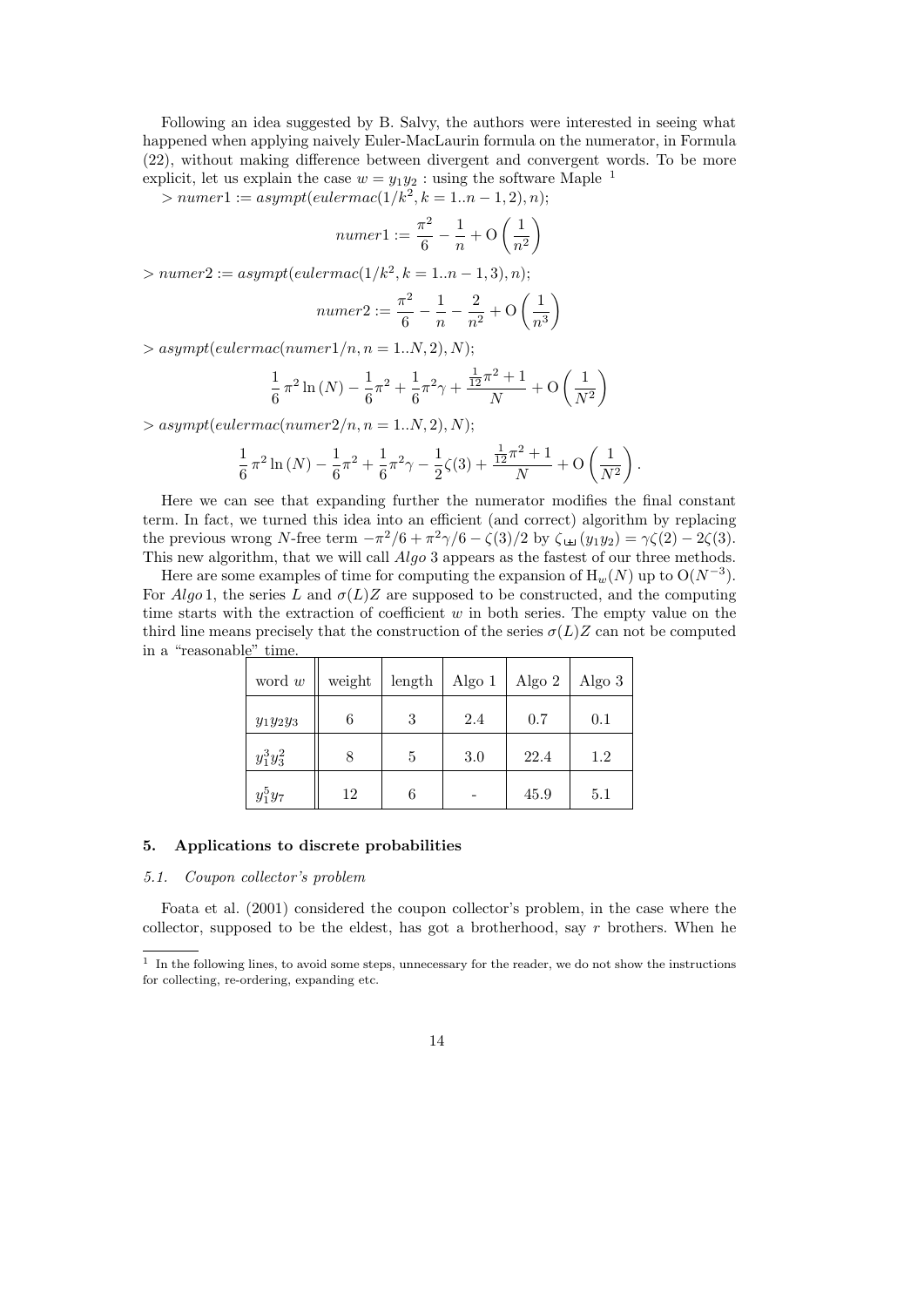gets a coupon he has already, he gives it to his oldest brother, who keeps it or gives it to the oldest of the  $r - 1$  remaining brothers, and so on. Defining T the (random) number of chocolate bars he must buy to complete his collection made of m different coupons, and  $M_T^{(j)}$  the number of empty places in the collection of the j-th brother at this time, Foata et al. (2001) show that  $\mathbb{E}[M_T^{(k)}]$  $T^{(k)}_T] = \sum_{j=0}^k K_m^{(j)}$ , where for all  $m \ge 1$ ,  $K_m^{(0)} = 1$  and  $K_m^{(k)} = \sum_{j=2}^m K_j^{(k-1)}/j$ .

Foata et al. (2001) remarked that these numbers  $K_m^{(k)}$ , called *hyperharmonic numbers* are variations of generalized harmonic numbers  $H_r(m)$ . Indeed, for  $k \geq 1$ ,  $K_m^{(k)}$  can be written as  $K_m^{(k)} = \underline{H}_{y_1^k}(m) - \underline{H}_{y_1^{k-1}}(m)$ .

**Proof.** By induction on k. It is obvious if  $k = 1$  (recall that  $\underline{H}_{\epsilon} \equiv 1$ ). Then supposing it is true for  $k > 1$ , and since  $K_1^{(k)} = 0$ , we just apply Formula (22)

$$
K_m^{(k+1)} = \sum_{j=2}^m \frac{K_j^{(k)}}{j} = \sum_{j=1}^m \frac{\underline{H}_{y_1^k}(j) - \underline{H}_{y_1^{k-1}}(j)}{j} = \underline{H}_{y_1^{k+1}}(m) - \underline{H}_{y_1^k}(m). \quad \Box
$$

Consequently,  $\mathbb{E}[M_T^{(k)}]$  $T^{(k)}$ ] may be further simplified in  $\mathbb{E}[M^{(k)}_T]$  $T^{(k)}_T$  =  $\underline{H}_{y_1^k}(m)$ . For instance, as m tends to  $+\infty$ ,

$$
\mathbb{E}[M_T^{(2)}] = \frac{1}{2}\ln^2(m) + \gamma \ln(m) + \frac{\gamma^2 + \zeta(2)}{2} + \frac{\ln(m) + \gamma - 1}{m} + O\left(\frac{\ln(m)}{m^2}\right)
$$
  
\n
$$
\mathbb{E}[M_T^{(3)}] = \frac{1}{6}\ln^3(m) + \frac{1}{2}\ln^2(m)\gamma + \left(\frac{\gamma^2 + \zeta(2)}{2}\right)\ln(m)
$$
  
\n
$$
+ \frac{\gamma\zeta(2)}{2} + \frac{\gamma^3}{6} + \frac{\zeta(3)}{3} + O\left(\frac{\ln^2(m)}{m}\right)
$$
  
\n
$$
\mathbb{E}[M_T^{(4)}] = \frac{1}{24}\ln^4(m) + \frac{1}{6}\ln^3(m)\gamma + \left(\frac{\gamma^2 + \zeta(2)}{4}\right)\ln^2(m) + \left(\frac{\gamma\zeta(2)}{2} + \frac{\gamma^3}{6} + \frac{\zeta(3)}{3}\right)\ln(m)
$$
  
\n
$$
+ \frac{1}{24}\gamma^4 + \frac{1}{3}\zeta(3)\gamma + \frac{9}{40}\zeta(2)^2 + \frac{\zeta(2)\gamma^2}{4} + O\left(\frac{\ln^3(m)}{m}\right).
$$

# 5.2. Root-subtrees in multidimensional quadtrees

Following the notations suggested in (Labelle and Laforest, 1995b; Labelle et al., 2006), given the hypercube  $[0,1]^d$ , an initial point  $X_1 = (t_1, \ldots, t_d)$  divides the hypercube in  $2^d$  hyperoctants, and we index by the binary word  $\epsilon_1 \ldots \epsilon_d \in \{0,1\}^d$ , the hyperoctant containing the vertex  $(\epsilon_1, \ldots, \epsilon_d)$ .

Let S be a set of binary words encoding hyperoctants, we denote by  $J_n[S]$  the probability that *n* points i.i.d fall in this set. With the practical notations  $t_i^{<0>} = t_i$  and  $t_i^{<1>} = 1-t_i$ , probability  $J_n[S]$  is given by the following multiple integral

$$
J_n[S] = \int_0^1 \dots \int_0^1 f_S(t_1, \dots, t_d)^{n-1} dt_1 \dots dt_d,
$$
  
where  $f_S(t_1, \dots, t_d) = \sum_{\epsilon \in S} \prod_{i=1}^d t_i^{<\epsilon_i>}$ . (26)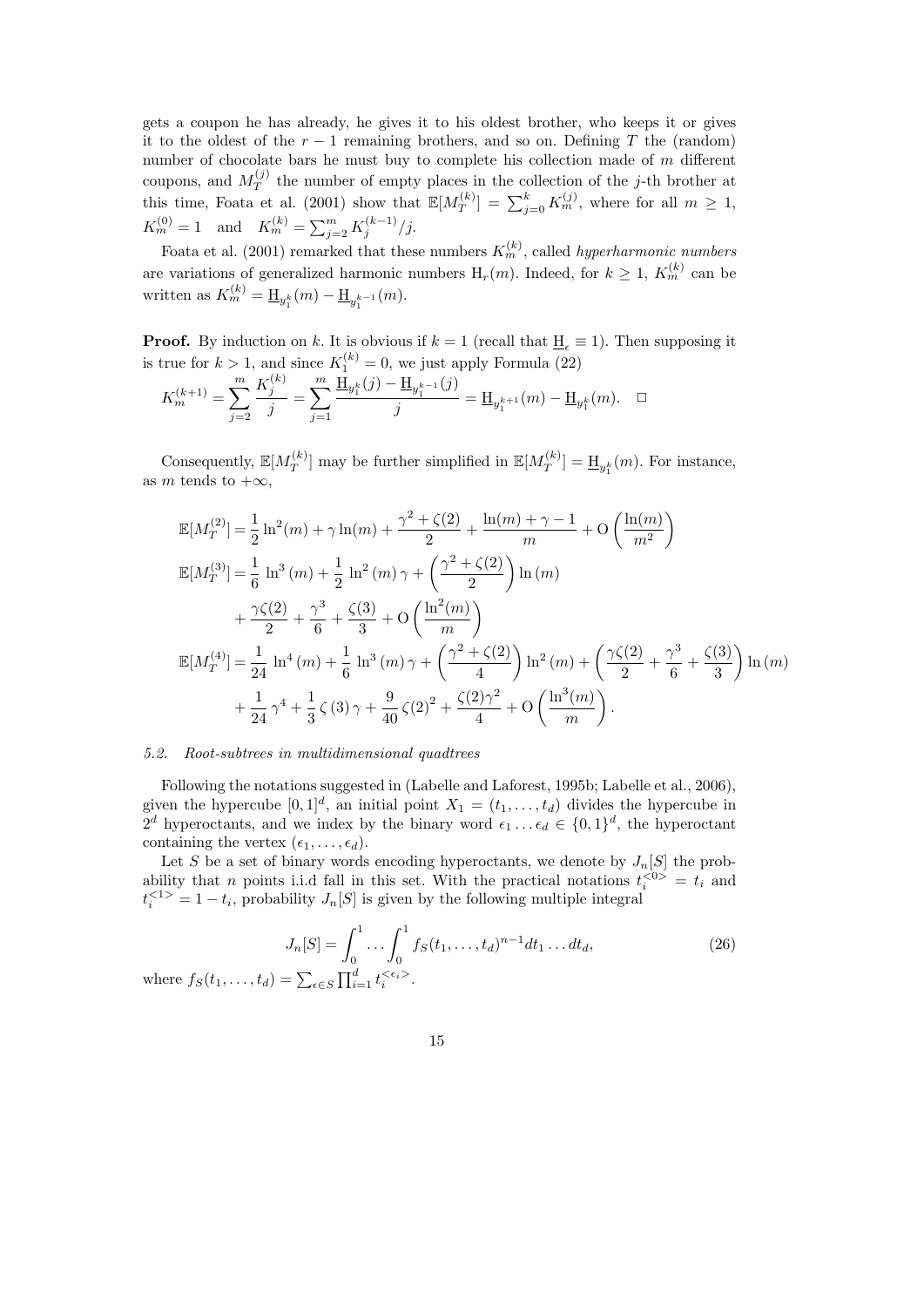**Example 8.** In dimension 2, let  $X_1 = (t_1, t_2)$  and  $S = \{01, 11\}$  (encoding the two quadrants "north"), or rather (identifying the binary encoding with its decimal equivalent)  $S = \{1, 3\}$ , then

$$
J_n[S] = \int_0^1 \int_0^1 (t_1(1-t_2) + (1-t_1)(1-t_2))^{n-1} dt_1 dt_2.
$$

One can remark that replacing a set S with its complement replaces, in Formula (26), the expression  $f_S(t_1, \ldots, t_d)$  by its 1's complement. By consequence,  $\overline{S}$  standing for the complement set of  $S, J_n[S] = \sum_{k=1}^n (-1)^{k-1} {n-1 \choose k-1} J_k[\overline{S}].$ 

In the case where  $S = \{1, 2, 3, 4, 5, 6, 7\}$ , then  $\overline{S} = \{0\}$ , and

$$
J_n[S] = \sum_{k=1}^n (-1)^{k-1} \binom{n-1}{k-1} \frac{1}{k^3} = -\frac{1}{n} \sum_{k=1}^n (-1)^k \binom{n}{k} \frac{1}{k^2}.
$$

Here we are facing an Euler transform, and we can use some interesting (combinatoric) properties linking the operators  $\nabla$  and  $\Sigma$ , defined by - cf (Hoffman, 2005) -

$$
\nabla : (a_n)_{n \geq 0} \mapsto \left(\sum_{k=0}^n (-1)^k \binom{n}{k} a_k\right)_{n \geq 0}, \qquad \Sigma : (a_n)_{n \geq 0} \mapsto \left(\sum_{k=0}^n a_k\right)_{n \geq 0}.
$$

Indeed, Hoffman (2005) showed that  $\Sigma \nabla \underline{H}_w = -\underline{H}_{w^{\sharp}}$ , with  $w^{\sharp}$  uniquely associated to w is constructed as follows : if  $w = y_{s_1} \dots y_{s_r}$  has for weight n, then you can consider the partial sums  $\{s_1, s_1 + s_2, \ldots, s_1 + \ldots + s_{r-1}\}$  as a (maybe empty) subset of  $\{1, \ldots, n-1\}$ , for which you can take the complement set and construct from it the unique word  $w^{\sharp}$  of weight *n*. For example,  $y_2^{\sharp} = y_1y_1, y_1y_3^{\sharp} = y_2y_1^2$ .

Coming back to  $S = \{1, 2, 3, 4, 5, 6, 7\}$ , and since  $\Sigma \nabla = \nabla \Sigma^{-1}$ , we have

$$
J_n[S] = -\frac{1}{n} \nabla \Sigma^{-1} \underline{\mathbf{H}}_{y_2}(n) = \frac{1}{n} \underline{\mathbf{H}}_{y_2^{\sharp}}(n) = \frac{1}{n} \underline{\mathbf{H}}_{y_1^2}(n).
$$

Another example, still in dimension  $d = 3$ . If  $S = \{2, 3, 4, 5, 6, 7\}$ , then  $J_k[\overline{S}] = k^{-2}$ .

$$
J_n[S] = \sum_{k=1}^n (-1)^{k-1} {n-1 \choose k-1} \frac{1}{k^2} = -\frac{1}{n} \sum_{k=1}^n (-1)^k {n \choose k} \frac{1}{k} = -\frac{1}{n} \nabla \Sigma^{-1} \underline{\mathbf{H}}_{y_1}(n)
$$
  
=  $\frac{1}{n} \underline{\mathbf{H}}_{y_1^k}(n) = \frac{1}{n} \underline{\mathbf{H}}_{y_1}(n).$ 

A last example, with  $d = 3$ , and  $S = \{3, 4, 5, 6, 7\}$ , for which  $J_k[\overline{S}] = \underline{H}_{y_1}(k)/k^2$ .

$$
J_n[S] = \sum_{k=1}^n (-1)^{k-1} {n-1 \choose k-1} \frac{\mathbb{H}_{y_1}(k)}{k^2} = -\frac{1}{n} \sum_{k=1}^n (-1)^k {n \choose k} \frac{\mathbb{H}_{y_1}(k)}{k} = -\frac{1}{n} \nabla \Sigma^{-1} \mathbb{H}_{y_1^2}(n)
$$
  
=  $\frac{1}{n} \mathbb{H}_{y_1^{2^*}}(n) = \frac{1}{n} \mathbb{H}_{y_2}(n).$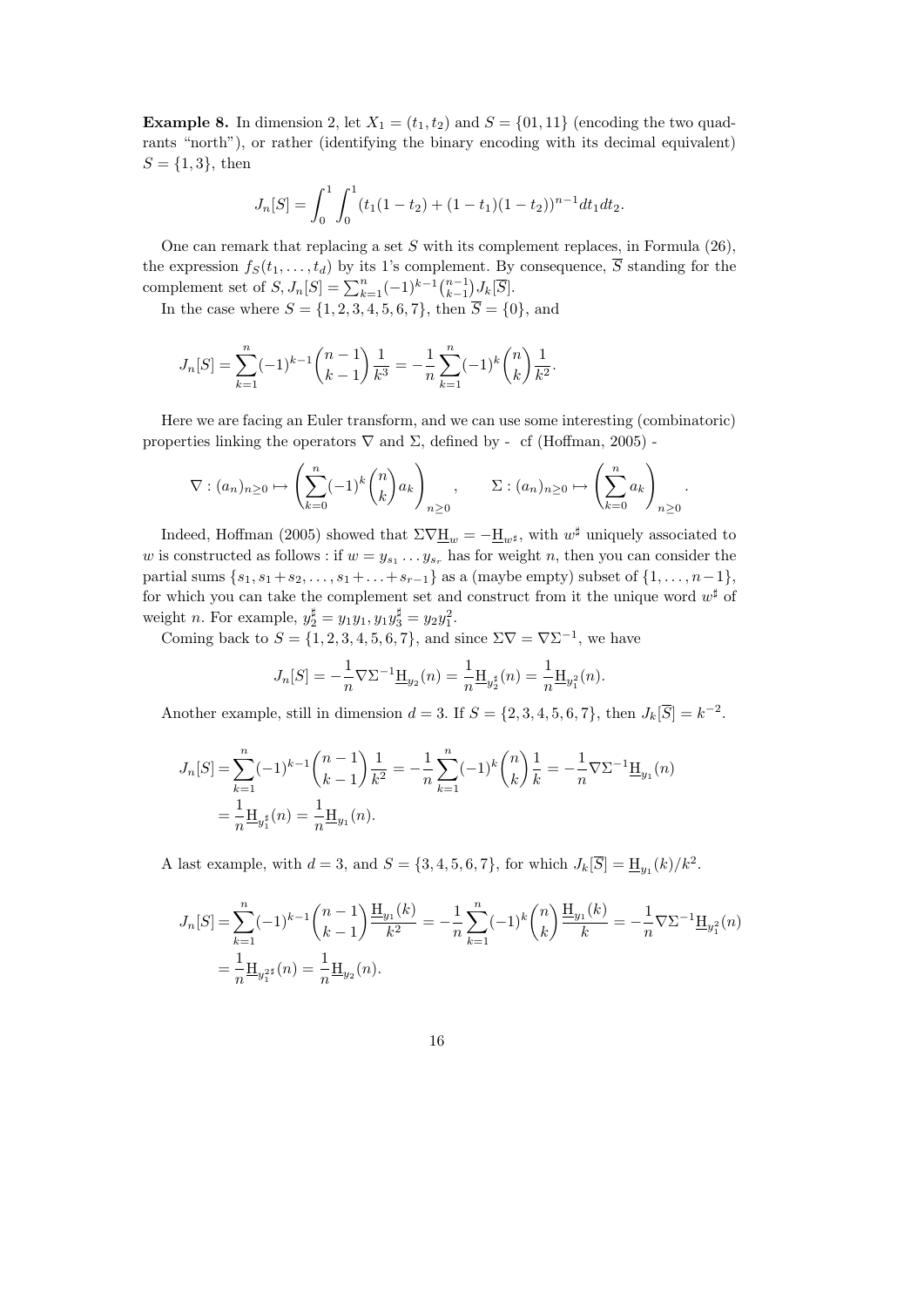### 5.3. Maxima in hypercubes

Let  $Q = \{q_1, \ldots, q_n\}$  be a set of independent and identically distributed random vectors in  $\mathbb{R}^d$ . A point  $q_i = (q_{i_1}, \ldots, q_{i_d})$  is said to be dominated by  $q_j = (q_{j_1}, \ldots, q_{j_d})$ if  $q_{i_k} < q_{j_k}$  for all  $k \in \{1, ..., d\}$  and a point  $q_i$  is called a maximum of Q if none of the other points dominates it. The number of maxima of  $Q$  is denoted by  $K_{n,d}$ .

Recently, Bai et al. (2005) proposed a method for computing an asymptotic expansion of the variance and the study of  $Var(K_{n,d})$  for random samples from  $[0,1]^d$  is precisely the goal of the present section. For that, we exploit the following result, first derived by Ivanin (1976) :

$$
\mathbb{E}(K_{n,d}^2) = \sum_{1 \le i_1 \le \dots \le i_{d-1} \le n} \frac{1}{i_1 \dots i_{d-1}} + \sum_{1 \le t \le d-1} \binom{d}{t} \sum_{l=1}^{n-1} \frac{1}{l} \sum_{i_1 \dots i_{d-2} j_1 \dots j_{d-1}}^{(*)}, (27)
$$

where the sum (\*) is taken over indices verifying  $1 \leq i_1 \ldots \leq i_{t-1} \leq l, 1 \leq i_t \leq \ldots \leq$  $i_{d-2} \leq l$  and  $l+1 \leq j_1 \leq \ldots \leq j_{d-1} \leq n$ . After having given an alternative derivation for this formula, Bai et al. deduce, by analytic and combinatoric considerations, as the main result of (Bai et al., 1998), the following equivalent <sup>2</sup>

$$
\mathbb{V}ar(K_{n,d}) \sim \left(\frac{1}{(d-1)!} + \kappa_d\right) \ln^{d-1}(n), \text{ with}
$$

$$
\kappa_d = \sum_{t=1}^{d-2} \frac{1}{t!(d-1-t)!} \sum_{l \ge 1} \frac{1}{l^2} \sum_{i=1}^{(\ast)} \frac{1}{i_1 \dots i_{t-1} j_1 \dots j_{d-2-t}} \tag{28}
$$

the sum (\*\*) being calculated over all indices verifying  $1 \leq i_1 \leq \ldots \leq i_{t-1} \leq l$  and  $1 \leq j_1 \leq \ldots \leq j_{d-2-t} \leq l.$ 

We first focus on the asymptotic equivalent of  $Var(K_{n,d})$  from Formula (28),  $\kappa_d$  being re-written, with our tools, in the following way

$$
\kappa_d = \frac{1}{(d-1)!} \sum_{t=1}^{d-2} {d-1 \choose t} \sum_{l \ge 1} \frac{1}{l^2} \underline{H}_{y_1^{t-1} \sqcup y_1^{d-2-t}}(l)
$$
\n(29)

We need a last *ad hoc* notation.

**Definition 5.** Let S be a subset of Y, and  $\rho$  a positive integer, we define  $S_\rho$  as the set of words containing only letters in  $S$ , and of weight equal to  $\rho$ .

**Example 9.** Let  $S = \{y_1, y_2\}$  and  $\rho = 4$  then  $S_\rho = \{y_1^4, y_1y_2y_1, y_1^2y_2, y_2y_1^2, y_2^2\}$ .

We recall that  $|w|_2$  stands for the number of occurrences of the letter  $y_2$  in w, and so we turn Equation 29 into a closed form,

**Theorem 10.** 
$$
\kappa_d = \frac{1}{(d-1)!} \sum_{w \in \{y_1, y_2\}_{d-3}} (-1)^{|w|_2} {2(d-2-|w|_2) \choose d-2-|w|_2} \underline{\zeta}(y_2 w).
$$

<sup>&</sup>lt;sup>2</sup> The value of the mean of  $K_{n,d}$  is known to be  $\underline{\mathrm{H}}_{y_1^{d-1}}(n)$  (Barndorff-Nielsen and Sobel, 1966)

<sup>17</sup>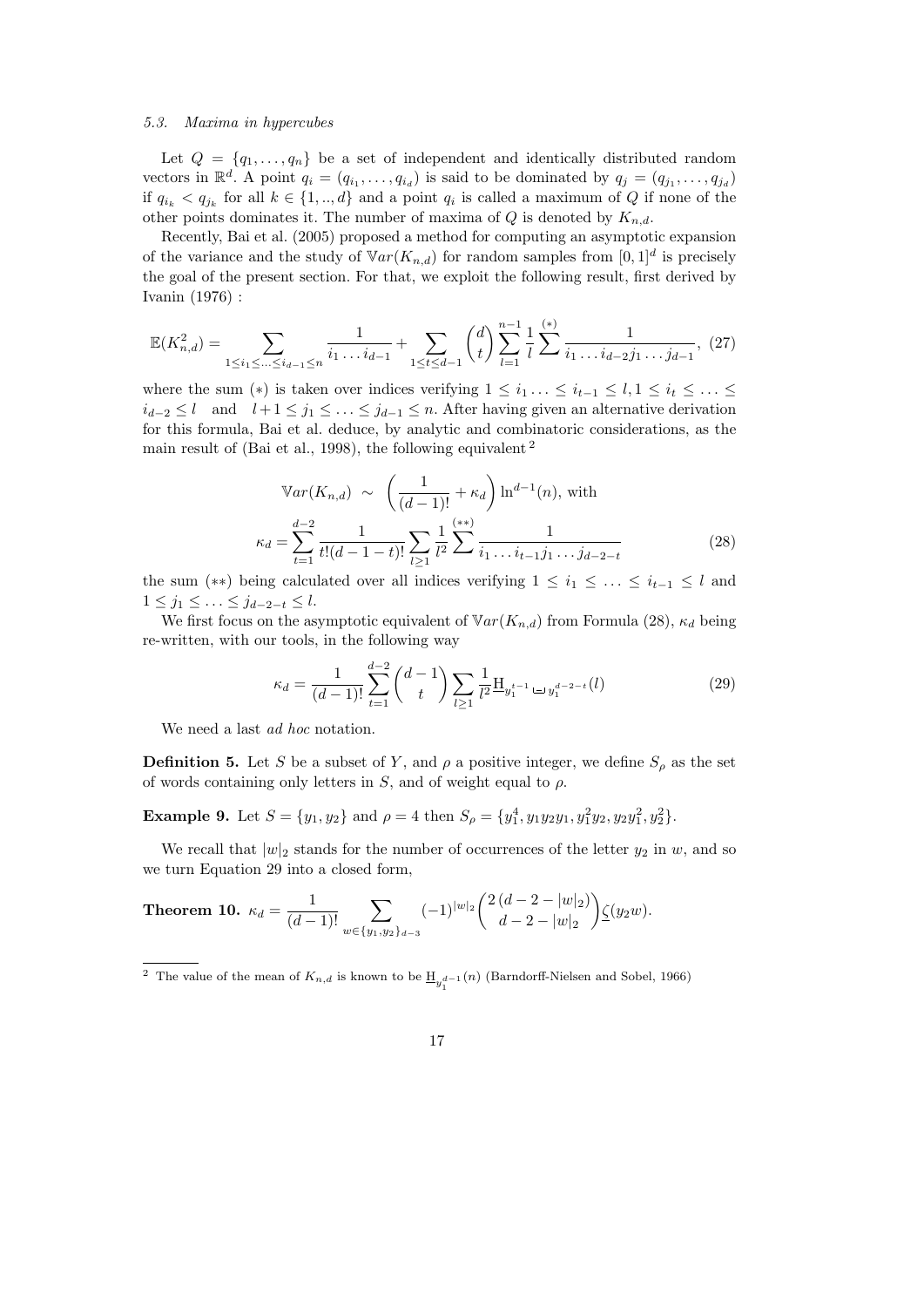**Example 10.** For  $d = 7$ , we get

$$
6! \kappa_7 = {10 \choose 5} \underline{\zeta}(2,1,1,1,1) - {8 \choose 4} \left( \underline{\zeta}(2,2,1,1) + \underline{\zeta}(2,1,2,1) + \underline{\zeta}(2,1,1,2) \right) + {6 \choose 3} \underline{\zeta}(2,2,2).
$$

For  $d = 9$  and  $d = 10$ , using the reduction table, we get

$$
\kappa_9 = -\frac{17}{1920} \zeta (6,2) + \frac{11}{160} \zeta (3) \zeta (5) + \frac{1}{320} \zeta (2) \zeta (3)^2 + \frac{1891}{89600} \zeta (2)^4 \n\kappa_{10} = \frac{529}{75600} \zeta (2)^2 \zeta (5) + \frac{33941}{6350400} \zeta (2)^3 \zeta (3) + \frac{17}{3360} \zeta (2) \zeta (7) \n+ \frac{199271}{4354560} \zeta (9) + \frac{11}{12960} \zeta (3)^3.
$$

Now, interested in the whole expansion of the variance, we can turn Expression (27) into  $\mathbb{E}(K_{n,d}^2) = \underline{H}_{y_1^{d-1}}(n) + \sum$  $1 \le t \le d-1$  d t  $\sum_{n=1}^{n-1}$  $l=1$ 1  $\frac{1}{l} \underline{H}_{y_1^{t-1}}(l) \underline{H}_{y_1^{d-t-1}}(l) \underline{H}_{y_1^{d-1}}(n; l+1)$ , the notation  $\underline{H}_w(n; l + 1)$  being the same than in Definition 3, but where all indices involved in the summation are bounded lowerly by  $l + 1$ . From this point, we get the following

**Theorem 11.** For all  $d \geq 2$ , there exist an integer  $K > 0$ , some integers  $(\alpha_i)_{1 \leq i \leq K}$  and some words  $w_i \in Y^*$ such that  $Var(K_{n,d}) = \sum_{i=1}^K$  $i=1$  $\alpha_i \underline{\mathrm{H}}_{w_i}(n)$ .

By consequence, there exist algorithmically computable coefficients  $\alpha_i, \beta_{j,k} \in \mathcal{Z}'$  such that, for any dimension d and any order M,

$$
\mathbb{V}ar(K_{n,d}) = \sum_{i=0}^{2d-2} \alpha_i \ln^i(n) + \sum_{j=1}^M \frac{1}{n^j} \sum_{k=0}^{2d-2} \beta_{j,k} \ln^k(n) + o\left(\frac{1}{n^M}\right).
$$

Example 11.

$$
\begin{split}\n\mathbb{V}ar(K_{\cdot,3}) &= -\underline{\mathrm{H}}_{y_{2}^{2}} + 2\underline{\mathrm{H}}_{y_{1}^{2}y_{2}} - 4\underline{\mathrm{H}}_{y_{1}y_{2}y_{1}} + 2\underline{\mathrm{H}}_{y_{2}y_{1}^{2}} + \underline{\mathrm{H}}_{y_{1}^{2}} \\
\mathbb{V}ar(K_{\cdot,4}) &= \underline{\mathrm{H}}_{y_{2}^{3}} + 6\underline{\mathrm{H}}_{y_{1}^{3}y_{2}y_{1}} - 14\underline{\mathrm{H}}_{y_{1}^{2}y_{2}y_{1}^{2}} + 6\underline{\mathrm{H}}_{y_{1}y_{2}y_{1}^{3}} + 6\underline{\mathrm{H}}_{y_{2}y_{1}^{4}} - 2\underline{\mathrm{H}}_{y_{2}y_{1}^{2}y_{1}} \\
&\quad + 4\underline{\mathrm{H}}_{y_{1}^{2}y_{2}^{2}} - 2\underline{\mathrm{H}}_{y_{1}y_{2}y_{1}y_{2}} - 2\underline{\mathrm{H}}_{y_{2}y_{1}^{2}y_{1}} - 2\underline{\mathrm{H}}_{y_{2}y_{1}y_{2}y_{1}}.\n\end{split}
$$
\nSo,\n
$$
\begin{split}\n\mathbb{V}ar(K_{n,3}) &= \left(\frac{1}{2} + \kappa_{3}\right)\ln^{2}(n) + (-10\zeta(3) + 2\zeta(2)\gamma + \gamma)\ln(n) + \frac{1}{2}\gamma^{2} \\
&\quad - 10\zeta(3)\gamma + \frac{83}{10}\zeta(2)^{2} + \zeta(2)\gamma^{2} + \frac{1}{2}\zeta(2) + o(1) \\
\mathbb{V}ar(K_{n,4}) &= \left(\frac{1}{3!} + \kappa_{4}\right)\ln^{3}(n) + \left(-\frac{53}{5}\zeta(2)^{2} + 6\zeta(3)\gamma + \frac{1}{2}\gamma\right)\ln^{2}(n) \\
&\quad + \left(97\zeta(5) - \frac{106}{5}\zeta(2)^{2}\gamma + 16\zeta(2)\zeta(3) + 6\zeta(3)\gamma^{2} + \frac{1}{2}\zeta(2) + \frac{1}{2}\gamma^{2}\right)\ln(n) \\
&
$$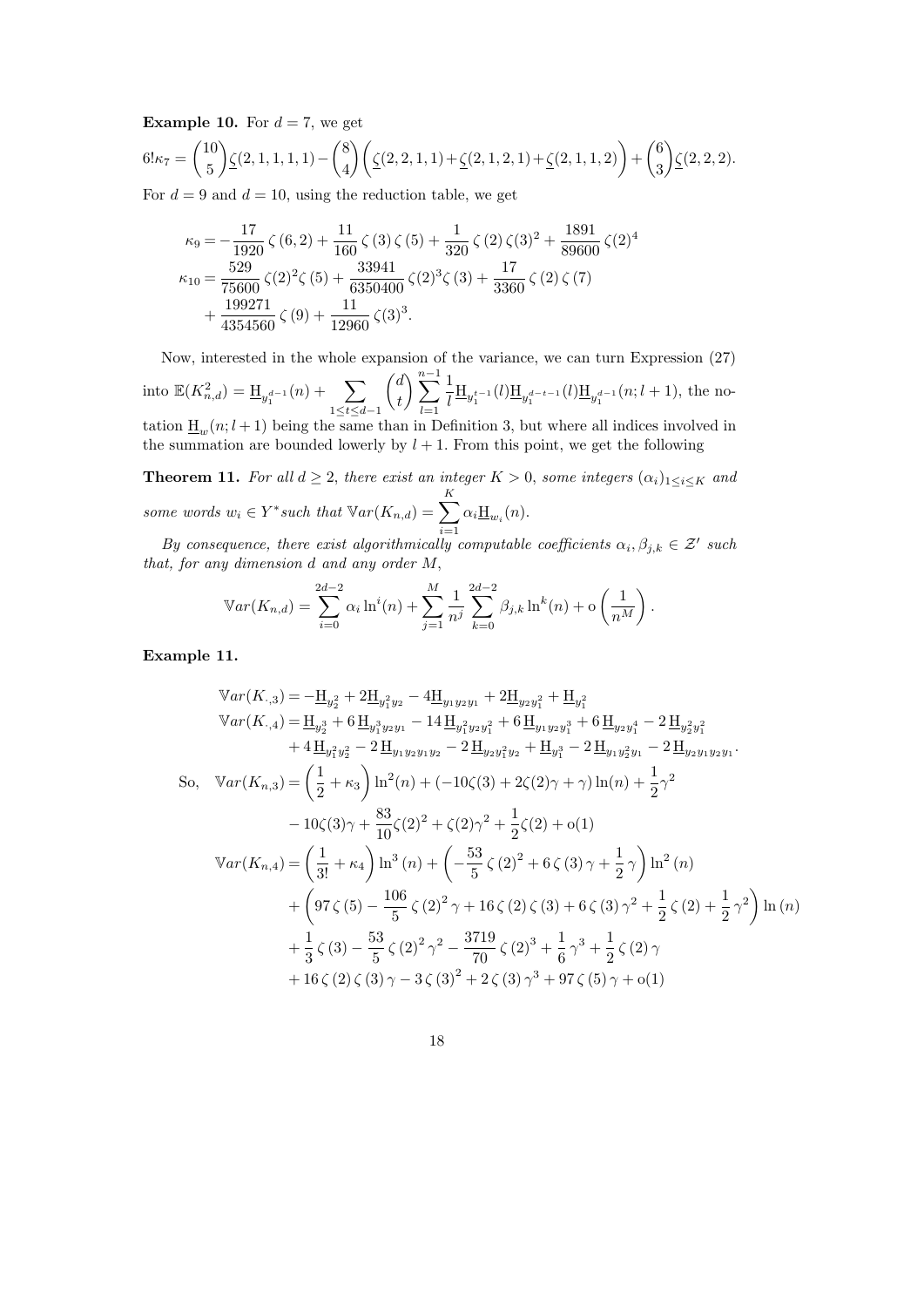$$
\begin{split}\n\n\mathbb{V}ar(K_{n,5}) &= \left(\frac{1}{4!} + \kappa_{5}\right) \ln^{4}(n) + \left(\frac{1}{6}\gamma - \frac{98}{3}\zeta(5) + \frac{33}{10}\zeta(2)^{2}\gamma - \frac{13}{3}\zeta(2)\zeta(3)\right) \ln^{3}(n) \\
&+ \left(\frac{10123}{140}\zeta(2)^{3} + \frac{47}{2}\zeta(3)^{2} + \frac{99}{20}\zeta(2)^{2}\gamma^{2} + \frac{1}{4}\gamma^{2} + \frac{1}{4}\zeta(2) - 13\zeta(2)\zeta(3)\gamma \\
&- 98\zeta(5)\gamma\right) \ln^{2}(n) + \left(\frac{1}{6}\gamma^{3} + \frac{33}{10}\zeta(2)^{2}\gamma^{3} + \frac{1}{2}\zeta(2)\gamma - 950\zeta(7) \\
&- 13\zeta(2)\zeta(3)\gamma^{2} + 47\zeta(3)^{2}\gamma + \frac{1}{3}\zeta(3) - \frac{317}{5}\zeta(3)\zeta(2)^{2} + \frac{10123}{70}\zeta(2)^{3}\gamma \\
&- 98\zeta(5)\gamma^{2} - 222\zeta(2)\zeta(5)\right) \ln(n) - \frac{13}{3}\zeta(2)\zeta(3)\gamma^{3} + \frac{47}{2}\zeta(3)^{2}\gamma^{2} \\
&- \frac{317}{5}\zeta(3)\zeta(2)^{2}\gamma - \frac{98}{3}\zeta(5)\gamma^{3} + \frac{33}{40}\zeta(2)^{2}\gamma^{4} + \frac{32}{3}\zeta(3)\zeta(5) + \frac{10123}{140}\zeta(2)^{3}\gamma^{2} \\
&- 222\zeta(2)\zeta(5)\gamma + \frac{1}{24}\gamma^{4} - 950\zeta(7)\gamma + 50\zeta(6,2) + \frac{1}{4}\zeta(2)\gamma^{2} + \frac{1}{3}\zeta(3)\gamma \\
&+ \frac{9}{40}\zeta(2)^{2} + \frac{95}{6}\zeta(2)\zeta(3)^{2} + \frac{134739}{350}\zeta(2)^{4} + o(1).\n\end
$$

### Acknowledgements

We acknowledge the influence of Cartier's lectures at the GdT Polylogarithmes et  $Polyzêtas$ . We greatly appreciated many fruitful discussions with Boutet de Monvel, Enjalbert, Jacob, Petitot and Waldschmidt.

# References

- Bai, Z., Chao, C., Hwang, H., Liang, W., 1998. On the variance of the number of maxima in random vectors and its applications. Annals of Applied Probability 8, 886–895.
- Bai, Z., Devroye, L., Hwang, H., Tsai, T., 2005. Maxima in hypercubes. Random structures and Algorithmes 27, 290–309.
- Barndorff-Nielsen, O., Sobel, M., 1966. On the distribution of the number of admissible points in a vector random sample. Theory Proba. Appl. 11, 249–269.
- Costermans, C., Enjalbert, J., Hoang Ngoc Minh, 2005a. Algorithmic and combinatoric aspects of multiple harmonic sums. DMTCS http://www.dmtcs.org/dmtcs-ojs/index.php/proceedings/article/view/dmAD0107/.
- Costermans, C., Enjalbert, J., Hoang Ngoc Minh, Petitot, M., 2005b. Structure and asymptotic expansion of multiple harmonic sums. In: International Symposium on Symbolic and Algebraic Computation. pp. 100–107.
- Costermans, C., Hoang Ngoc Minh, 2007. Variance for the number of maxima in hypercubes and generalized euler constants. In: Formal Power Series and Algebraic Combinatorics. http://www.fpsac.cn/PDF-Proceedings/Posters/63.pdf.

Drinfel'd, V., 1990. Quasi–hopf algebras. Len. Math. Journal 1, 1419–1457.

- Flajolet, P., Sedgewick, R., 1996. An Introduction to the Analysis of Algorithms. Addison-Wesley.
- Flajolet, P., Vallée, B., 2000. Continued fractions, comparison algorithms, and fine structure constants. In: Constructive, Experimental, and Nonlinear Analysis. pp. 53–82.
	- 19